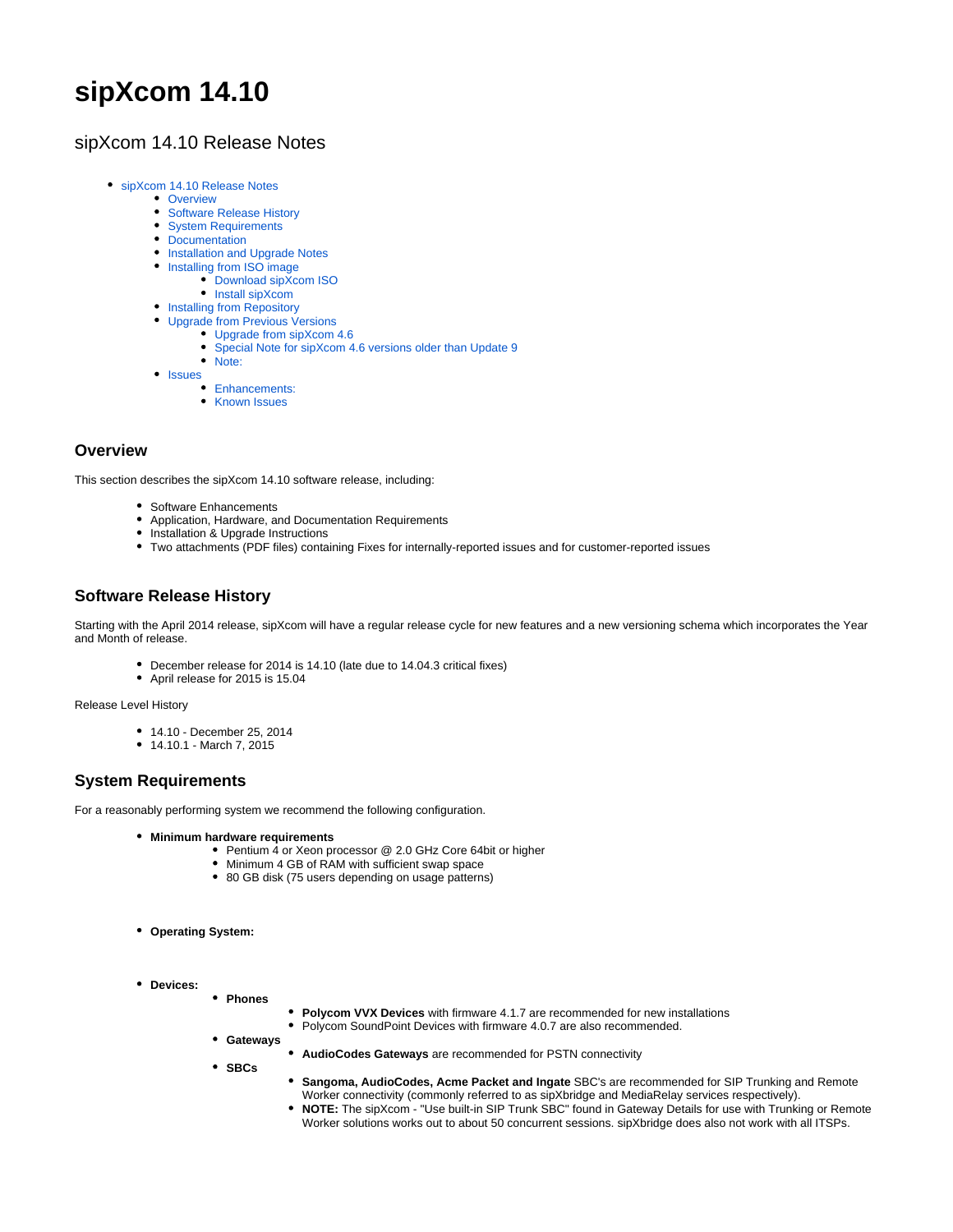## <span id="page-1-0"></span>**Installation and Upgrade Notes**

#### **•** Installation note

After sipXcom 14.10 is downloaded and installed,the clusterId read tag is unique (same as locationId). Follow these steps to propagate the new read tags to the MongoDB replica set:

- 1. In the sipXcom Admin GUI, click System>Database.
- 2. Click the Add query metadata button.
- 3. To verify that the MongoDB replica contains the unique read tags, run in the command line:

mongo

rs.config();

**Special MongoDB note**

ulimit –a -f (file size): unlimited -t (cpu time): unlimited -v (virtual memory): unlimited -n (open files): 64000 -m (memory size): unlimited -u (processes/threads): 32000

# <span id="page-1-1"></span>**Installing from ISO image**

#### <span id="page-1-2"></span>**Download sipXcom ISO**

- The ISO files are available here: [http://download.sipxcom.org/pub/sipXcom/ISO/](http://download.sipxcom.org/pub/sipXecs/ISO/)
- This ISO file name ends in **x86\_64.iso**

## <span id="page-1-3"></span>**Install sipXcom**

- Boot from the DVD created with the sipXcom ISO image.
- **•** Press Enter at the boot screen below to begin the openUC installation.
- Select **Manual Configuration** under **Enable IPv4 support** and select **OK**.
- Set a static IPv4 address with the corresponding networking information and click OK.
- In certain situations an warning of the use of indicated storage devices will be displayed.
- Select the language to be used during the installation.
- Select the keyboard layout to be used.
- Select the timezone to be used.
- Set a root password.
- Login to the system as root with the password you provided earlier and continue on to the Configure of openUC.

## <span id="page-1-4"></span>**Installing from Repository**

sipXcom can be installed using the below procedure

- Download and install CentOS 6.x minimal ISO
- Run the following command:

yum update && reboot

Run the following commands to retrieve and run the sipXcom repo:

yum install wget

#### cd /etc/yum.repos.d

wget [http://download.sipxcom.org/pub/sipXcom/14.10/sipXcom-14.10.0-centos.repo](http://download.sipxcom.org/pub/sipXecs/14.10/sipxecs-14.10.0-centos.repo)

yum clean all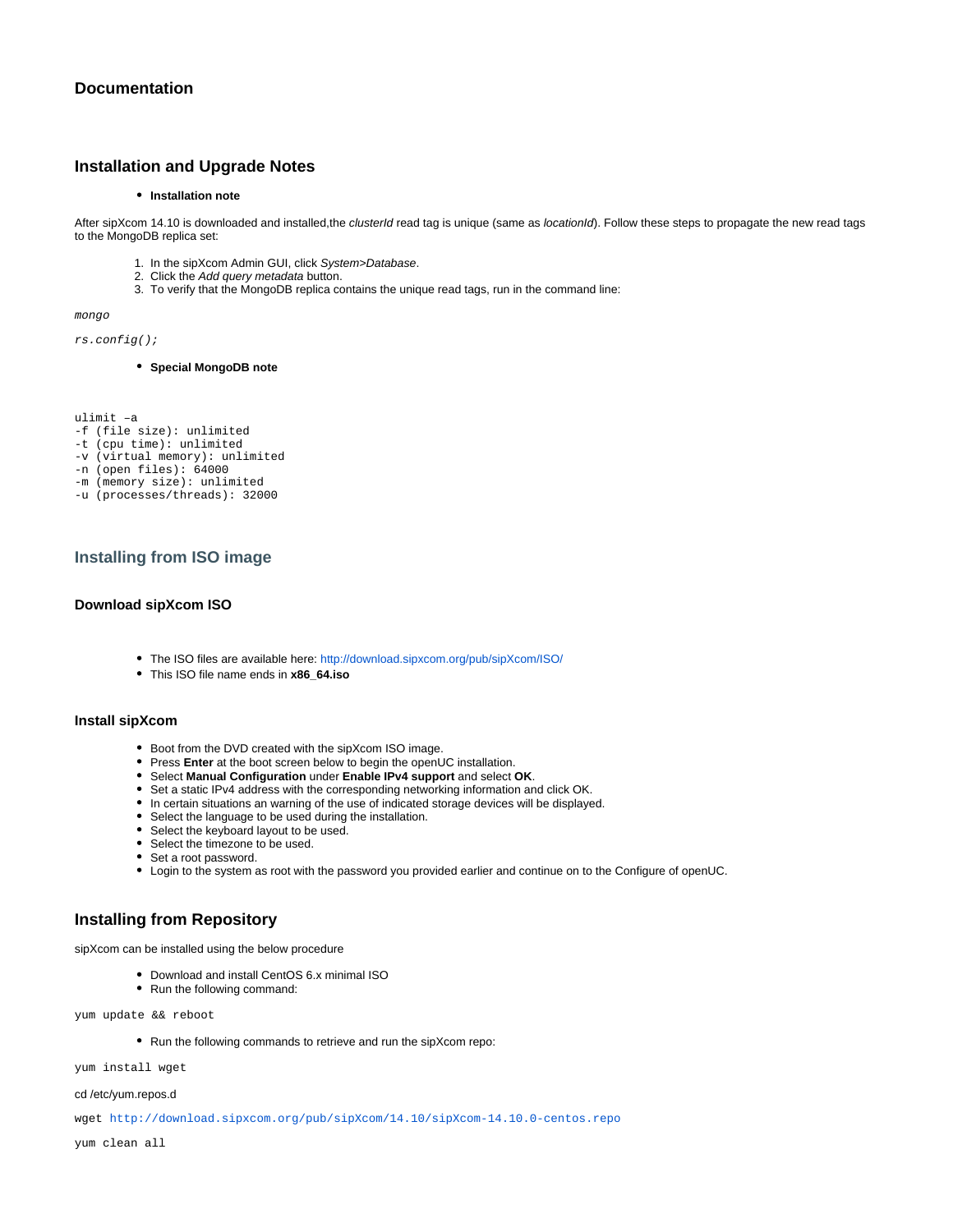sipXcom-setup

## <span id="page-2-0"></span>**Upgrade from Previous Versions**

#### <span id="page-2-1"></span>**Upgrade from sipXcom 4.6**

Upgrade from sipXcom 4.6 is based on the next procedure:

Edit /etc/yum.repos.d/sipXcom.repo with your favorite text editor pointing to the correct download location of the new 14.04 version:

| [sipXcom]                                                                            |  |
|--------------------------------------------------------------------------------------|--|
| baseurl=http://download.sipxcom.org/pub/sipXcom/14.10/CentOS \$releasever/\$basearch |  |
|                                                                                      |  |

- Perform a backup of the entire system
- Download backup from the server
- SSH to the server and login as root (if you don't have root access to the server, login with your non-root account and enter sudo -s)
- Run the command yum clean all. When that completes, run the command yum update. As long as your sipXcom instance has access to the Internet, your system should download and upgrade all necessary updates.

#### <span id="page-2-2"></span>**Special Note for sipXcom 4.6 versions older than Update 9**

The **pymongo** package in our sipXcom repository is outdated and should be replaced with the differently named but newer version **python-pymongo** pack age from the EPEL repository. This allows pymongo to upgrade along with other OS packages from the upstream provider (EPEL) rather than sipXcom repository.

Not all Updates previous to Update 8 have **pymongo** installed. If upon running yum update you encounter a message similar to:

```
Error: Package: pymongo-2.4.2-1.el6.x86_64 (@openuc)
Requires: python-bson = 2.4.2-1.el6
Removing: python-bson-2.4.2-1.el6.x86_64 (@openuc)
python-bson = 2.4.2-1.el6
Updated By: python-bson-2.5.2-3.el6.x86_64 (epel)
python-bson = 2.5.2-3.el6Available: python-bson-2.1.1-1.el6.x86_64 (epel)
python-bson = 2.1.1-1.el6You could try using --skip-broken to work around the problem
```


As mentioned, the **pymongo** package in our openUC repository is outdated and should be replaced with the differently named but newer version **pythonpymongo** package from the EPEL repository. This allows pymongo to upgrade along with other OS packages from the upstream provider (EPEL) rather than eZuce openUC repository.To do so, run the following commands:

**Remove Outdated pymongo package**

rpm -e --nodeps pymongo

#### **Install newer python-pymongo package**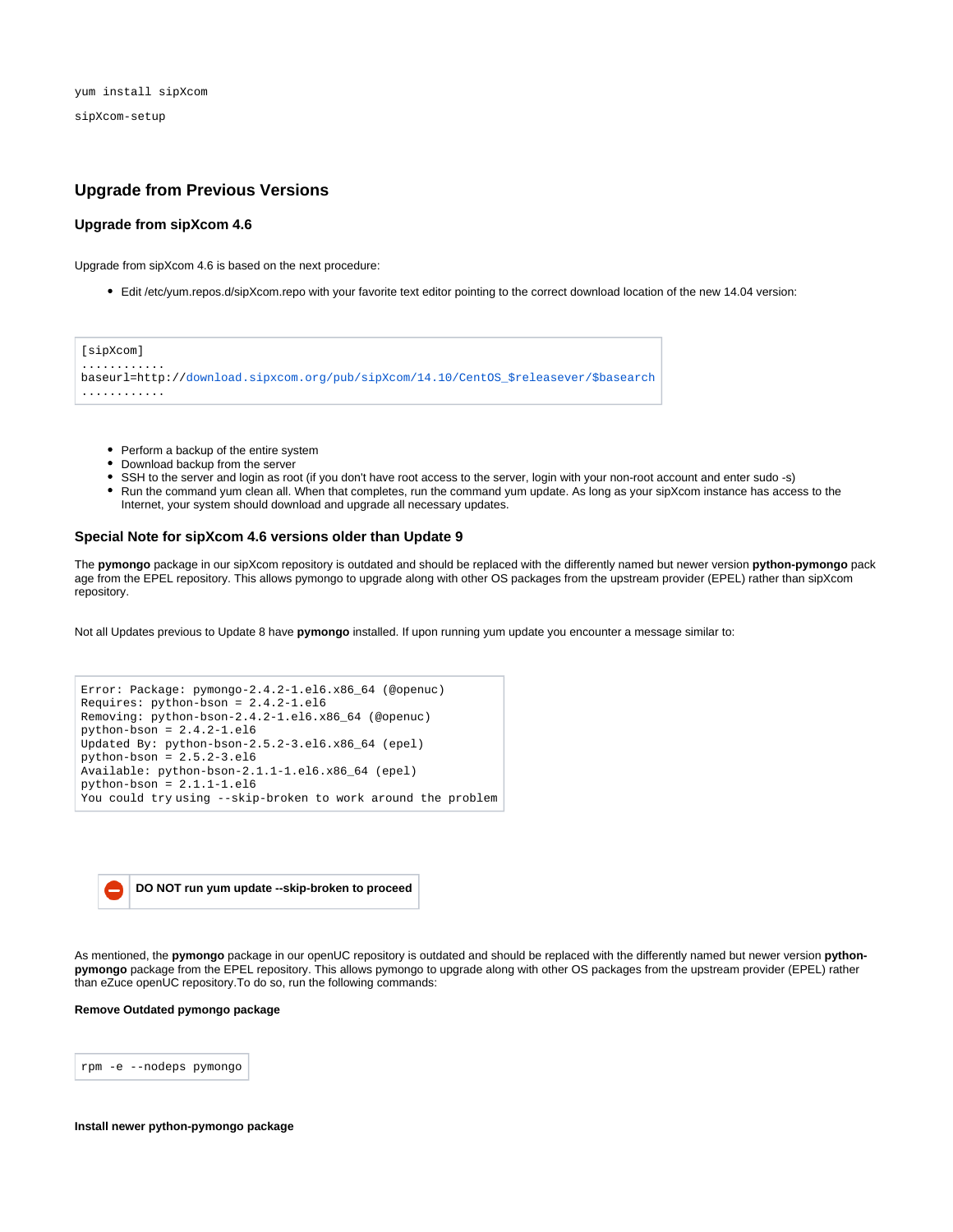yum install python-pymongo

#### **Clear yum cache, update, and reboot**

yum clean all yum update -y reboot

- Run service sipXcom status to check if all services started correctly after upgrade
- Login to Admin GUI, click on System -> Servers, Select all servers and click 'Send Profiles' button

## <span id="page-3-0"></span>**Note:**

When upgrading sipXcom from 4.6 Update 11 or 14.04.3 to 14.10 follow these steps to ensure the SEC service is correctly running:

- 1. Upgrade from 4.6 Update 11 or 14.04.3 to 14.10.
- 2. After the upgrade is complete, perform the usual restart.
- 3. Once possible, connect via CLI and monitor processes using top. Notice that the SEC process is using a lot of CPU memory.
- 4. Perform another restart OR restart only the Sipxlogwatcher service.

# <span id="page-3-1"></span>**Issues**

## <span id="page-3-2"></span>**Enhancements:**

| JI<br>R<br>Α<br>ID        | JIRA name                                                                                             | <b>RN</b> Content                                                                                                                                                                                                                                                                                                                                                                               |
|---------------------------|-------------------------------------------------------------------------------------------------------|-------------------------------------------------------------------------------------------------------------------------------------------------------------------------------------------------------------------------------------------------------------------------------------------------------------------------------------------------------------------------------------------------|
| U<br>C<br>-1<br>5<br>65   | sipx-servtest                                                                                         | The script sipx-servtest was removed in version 4.6. This script has been invaluable at sites where remote monitoring<br>and notification are needed. Recommend restoring this script to production code so it can be maintained.<br>This was re-added with the re-add of sipXtools.                                                                                                            |
| U<br>С<br>-2<br>9<br>04   | Adding personal<br>language option to VM or<br>conference menus                                       | Enhancement to add a personal language option for VoiceMail and Conference:<br>- VoiceMail the new option will be: User / Unified Message / Language. This will allow the user to set it's personal<br>voicemail prompts language.<br>- Conference the new option will be: Conference / Configuration / Language. This option will specify the language used<br>by the conference prompts menu. |
| U<br>С<br>-2<br>9<br>50   | Changing user voicemail<br>greeting is not reflected<br>in sipxconfig-audit.log or<br>sipxconfig.log. | Enhancement to have any altered configuration item within the webui annotated at least with a timestamp and<br>username in sipxconfig-audit.log is handled in new Audit feature.                                                                                                                                                                                                                |
| U<br>С<br>$-2$<br>9<br>59 | <b>REST: Personal</b><br>Attendant languages                                                          | Enhancement to have a new REST call for the personal attendant settings to contain a list of all server-defined<br>languages.<br>Previously the JSON REST call for personal attendant settings produced the key "language" with the value "null" for<br>default.<br>Request URL: http://openuc.ezuce.com/sipxconfig/rest/my/voicemail/attendant<br>Accept: application/json                     |
| U<br>С<br>$-2$<br>98      | Voicemail to email<br>template should allow<br>custom url that can direct<br>to a user mailbox        | The voicemail to email template now allows the administrator to include the user's inbox extension as part of the URL.<br>For more information, see http://wiki.sipfoundry.org/display/sipXcom/Voicemail-Email+Custom+Notifications                                                                                                                                                             |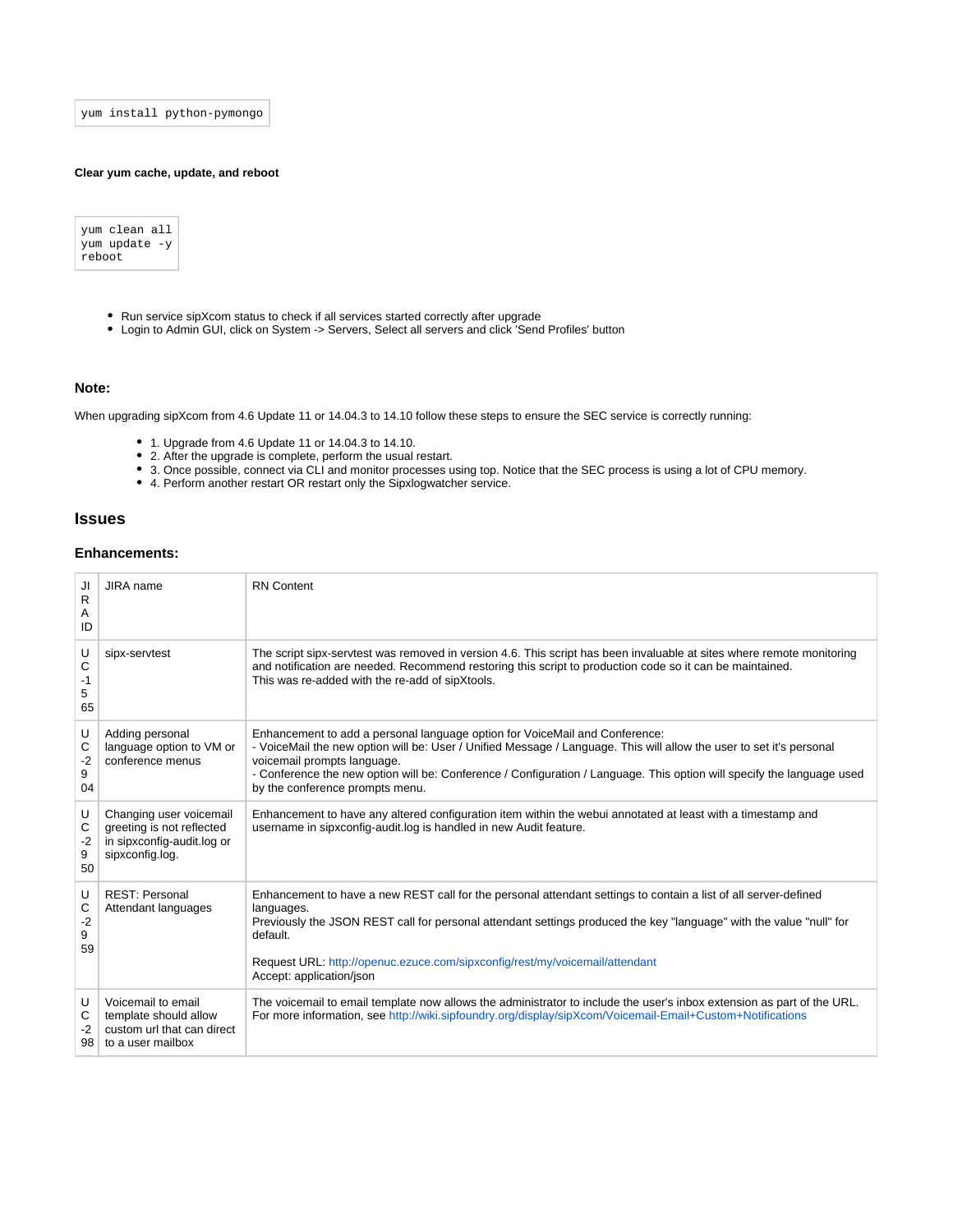| U<br>С<br>-3<br>0<br>08      | SAA - create SIP<br>application and<br>integration with config                                          | Administrators can now enable the Shared Appearance Agent (SAA) service on one node. This service requires at<br>least one network queue in the cluster.<br>To enable the SAA services follow these steps:<br>1. From the main menu, click System>Servers.<br>2. Under Servers and Roles, click Telephony services.<br>3. Select the check box corresponding to the Shared Appearance Agent service.<br>4. If Network Queue and Network Queue DB weren't previously enabled, this will be indicated as a dependency with a<br>red highlight on the service. Enable them by selecting their corresponding check boxes. |
|------------------------------|---------------------------------------------------------------------------------------------------------|-----------------------------------------------------------------------------------------------------------------------------------------------------------------------------------------------------------------------------------------------------------------------------------------------------------------------------------------------------------------------------------------------------------------------------------------------------------------------------------------------------------------------------------------------------------------------------------------------------------------------|
| U<br>W<br>-1<br>01           | Group 'My Profile' fields<br>in a more logical way                                                      | Enhancement to group My Profile fields in a more logical fashion.                                                                                                                                                                                                                                                                                                                                                                                                                                                                                                                                                     |
| U<br>W<br>-1<br>24           | Groups should remain as<br>they were left                                                               | Enhancement to have user groups in contacts remain open if left open and closed if left closed upon navigating away<br>from Contacts.                                                                                                                                                                                                                                                                                                                                                                                                                                                                                 |
| U<br>W<br>-1<br>31           | Unable to search a<br>contact by phone number                                                           | Enhancement to allow a user to search for a user based on their extension. In Unite Search bar enter an extension<br>now to lookup a user.                                                                                                                                                                                                                                                                                                                                                                                                                                                                            |
| U<br>W<br>$-1$<br>35         | <b>Missing Personal</b><br>Attendant settings                                                           | Enhancement to add the following missing functionality from the old user portal:<br>1. Override language - Check this box to override the default Auto-Attendant language chosen by the administrator.<br>2. Change language - The language used by the Auto-Attendant if the Override field is selected above.<br>3. Operator - Extension or SIP URI the caller is transferred to after pressing 0.<br>4. Play default voicemail option - If enabled default prompt 'When you are finished, press 1 for more options. To reach<br>the operator, dial 0 at any time, is played.                                       |
| U<br>W<br>-1<br>43           | Roster does not get<br>dynamically refreshed<br>after an user add/remove                                | Enhancement to allow roster to be dynamically refreshed in Unite and User Portal.                                                                                                                                                                                                                                                                                                                                                                                                                                                                                                                                     |
| U<br>W<br>-1<br>48           | Ability to move speed-<br>dial order from UW like in<br>old portal                                      | Enhancement to allow the user to move speed dials up and down in GUI.                                                                                                                                                                                                                                                                                                                                                                                                                                                                                                                                                 |
| U<br>W<br>-1<br>51           | Move bottom bar<br>functionality to top bar                                                             | Enhancement to move the bottom bar (menu, search, dialpad) to the top bar (profile bar) to be more inline with other<br>mobile and desktop applications.                                                                                                                                                                                                                                                                                                                                                                                                                                                              |
| U<br>W<br>-1<br>58           | Mobile Support for Unite<br>Web                                                                         | Enhancement to allow use of Unite Web on Mobile Devices. Tested on Android 4.4, Chrome & Native, Android Tablet,<br>Chrome & Native, iOS 8 Smartphone: Safari, Tablet: Chrome & Safari                                                                                                                                                                                                                                                                                                                                                                                                                                |
| W<br>$-99$                   | Add Editable Subject for<br>a Conference Record                                                         | Enhancement to include a subject to a conference record;<br>With Old User Portal the user is able to edit the Conference Subject (this might give the option to add some info about<br>the conference / participants - currently the user does not receive any info about the conference,this way, at least, he<br>could add them)<br>With Unite / Unite Lite this is not possible.                                                                                                                                                                                                                                   |
| Х<br>Х<br>-1<br>0<br>0<br>35 | XX-10035 Voicemail to<br>email template should<br>allow custom url that can<br>direct to a user mailbox | Enhancement to add PortalURL in the custom file, and its value was then automatically used to compose the links from<br>VM to email.<br>See this for how-to: http://wiki.sipfoundry.org/display/sipXcom/Voicemail-Email+Custom+Notifications                                                                                                                                                                                                                                                                                                                                                                          |
| х<br>х<br>-1<br>0<br>0<br>97 | sipXevent (WebSocket)<br>should listen for<br>voicemail events                                          | Enhancement so that voicemail events are now generated by the IVR component, in order to avoid system pooling that<br>clients have to perform in order to get real-time information. Now, the messages are sent through Wbsockets using the<br><b>JSON</b> standard.                                                                                                                                                                                                                                                                                                                                                  |
| X<br>х<br>-1<br>0<br>0<br>99 | sipXevent (WebSocket)<br>should listen for<br>conference events                                         | Enhancement to allow sipXevent (WebSocket) to listen for conference events.                                                                                                                                                                                                                                                                                                                                                                                                                                                                                                                                           |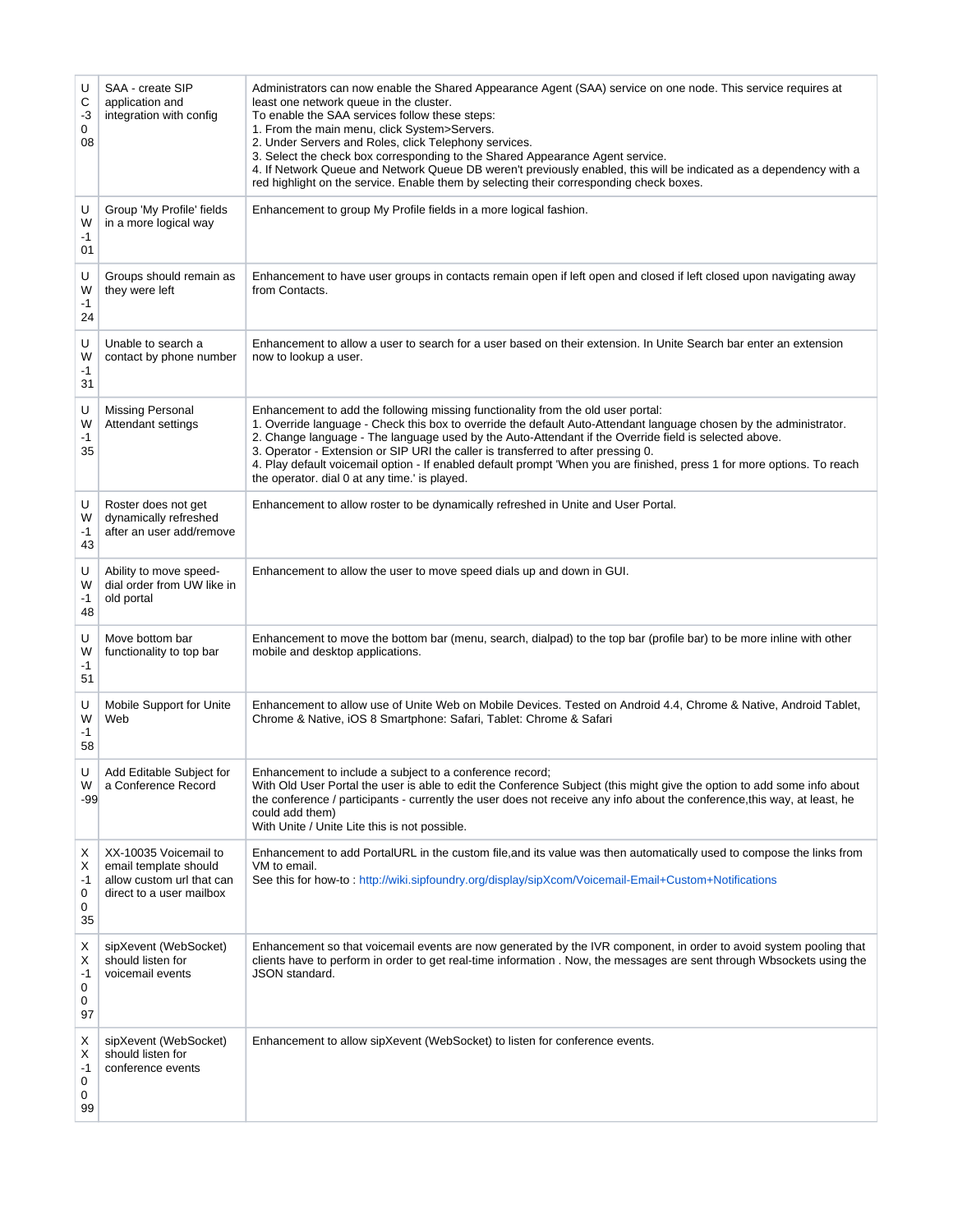| Х<br>X<br>-1<br>0<br>7         | Allow sipXcallqueue calls<br>to agents to follow call<br>forwarding | Enhancement for a new feature for CallQueue that allows a call rining an agent to follow the user's call forwarding<br>settings. When enabled, administrators can enable the feature by selecting the new Follow Call Forwarding option.<br>1. Click System>Servers in the main menu.<br>2. Under the Servers and Roles tab click Telephony Services.<br>3. Check the check box corresponding to the Call Queue (beta) feature and click Apply.                                                                                                         |
|--------------------------------|---------------------------------------------------------------------|---------------------------------------------------------------------------------------------------------------------------------------------------------------------------------------------------------------------------------------------------------------------------------------------------------------------------------------------------------------------------------------------------------------------------------------------------------------------------------------------------------------------------------------------------------|
| 79                             |                                                                     | 4. Click Features>Call Queue. Under the Call Queue tab, click Agents.<br>5. Click Add Agent.<br>6. Select the Follow Call Forwarding and other required details and click Apply.                                                                                                                                                                                                                                                                                                                                                                        |
| Х<br>X<br>$-1$<br>0<br>9<br>14 | Port merge-logs and sipx-<br>trace to 14.10                         | Enhancement to bring back Merge-logs, sipx-trace and associated tools to 14.10.                                                                                                                                                                                                                                                                                                                                                                                                                                                                         |
| Х<br>X<br>$-1$<br>1<br>0<br>83 | System Alarms for DNS<br>Lookup Problems                            | Enhancement to create system alarms for DNS Lookup Problems.<br>Alarm information should contain:<br>Service Trying to do Lookup<br>Date / Time<br>Type of failure (DNS server unavailable, no host / srv found, etc.)<br>What was trying to be looked up.                                                                                                                                                                                                                                                                                              |
| Х<br>Χ<br>$-1$<br>1<br>0<br>84 | Be able to customize<br>DNS Views from UI                           | Enhancement to make DNS more configurable. DNS Views were added in update 8, but you could not customize the<br>values w/o java programming.                                                                                                                                                                                                                                                                                                                                                                                                            |
| X<br>Х<br>-1<br>1<br>1<br>15   | Update Freeswitch to<br>current stable release                      | The Freeswitch server has been upgraded to version 1.4.6. Previously, the supported version was 1.0.7 plus some<br>additional patches                                                                                                                                                                                                                                                                                                                                                                                                                   |
| Χ<br>Х<br>$-1$<br>1<br>1<br>16 | Upgrade openfire and<br>hazelcast                                   | The Openfire server has been upgraded to version 3.9.3. Previously, the supported version was 1.2.0.<br>Also, Hazelcast was upgraded to version 3.1.5. Previously, the supported version was 2.5.0.                                                                                                                                                                                                                                                                                                                                                     |
| Х<br>X<br>$-1$<br>1<br>1<br>17 | Move openfire<br>configuration to mongodb                           | Enhancement to the Openfire Mongo Sync plugin, until now an eZuce proprietary feature, has been moved to the open<br>source project sipXcom. This plugin allows Openfire to collect data directly from the underlying MongoDB database.                                                                                                                                                                                                                                                                                                                 |
| х<br>Х<br>-1<br>1<br>1<br>18   | Spring framework update                                             | The Spring Framework has been upgraded as follows:<br>-upgraded spring core, beans, context, AOP, expression to latest release 4.0.3,<br>-upgrad dspring security to version 3.2,<br>-added spring boot dependencies,<br>-upgraded Jackson to 2.3.3,<br>-upgraded Velocity to 1.7,<br>-added websocket dependencies,<br>-u pgraded Jetty for websocket support,<br>Notes:<br>-spring orm and jdbc remain at 3.1.4 due to major API change in version 4,<br>-spring web and javax.servlet remains at 3.1.4 due to Jetty 5 limitation to servlet spec 2.x |
| х<br>X<br>$-1$<br>1<br>1<br>46 | Upgrade Java to 1.7                                                 | Java has been updated to version 7 and servlet to version 3. The new versions allows you to create modern client web<br>modules for sipXcom. Previously, the system used Java 6. Note that the Jetty dep 5.1.4 and servlet 2.0 have been kept<br>for other projects that use Jetty container.                                                                                                                                                                                                                                                           |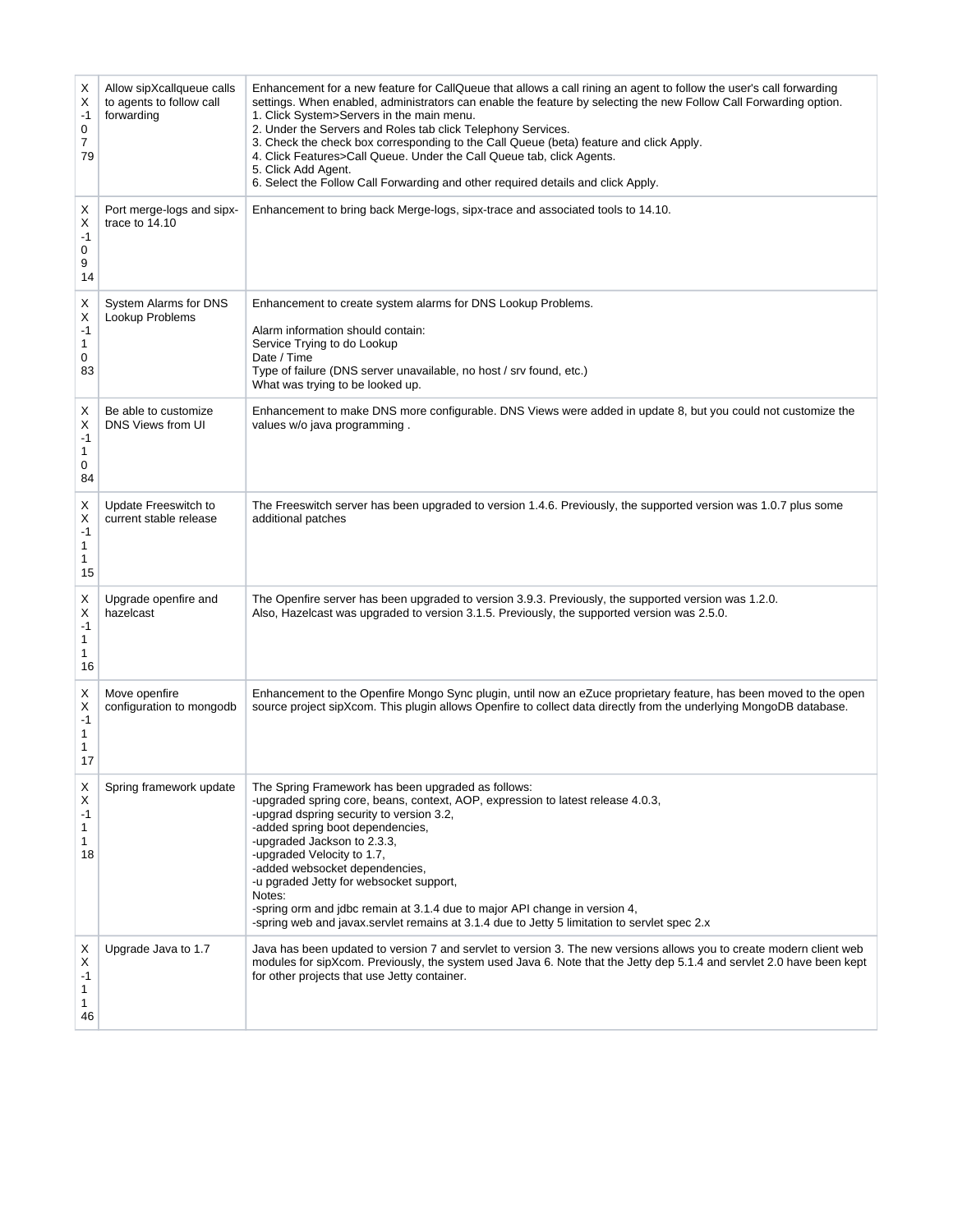| Х<br>Χ<br>$-1$<br>1<br>1<br>48                       | Upgrade Jetty to latest<br>(9.1.5)                                                                   | The Jetty server has been upgraded to version 9.1.5. In support of this upgrade, the following changes have been<br>performed:<br>-upgraded jasper-compiler and the jasper-runtime to 5.5.23<br>-upgraded slf4j to 1.7.7<br>-updated sipxconfig and cmcprov to use the new Jetty version<br>-upgraded servlet 2.x spec to servlet 3.1<br>-update sipxconfig-jetty according to new jetty<br>-update sipxconfig startup script -fix precommit<br>Note that the existing Jetty dep and servlet 2.0 have been kept for other projects that use Jetty container.<br>Previously, the system used Jetty 5.1.4. |
|------------------------------------------------------|------------------------------------------------------------------------------------------------------|----------------------------------------------------------------------------------------------------------------------------------------------------------------------------------------------------------------------------------------------------------------------------------------------------------------------------------------------------------------------------------------------------------------------------------------------------------------------------------------------------------------------------------------------------------------------------------------------------------|
| х<br>X<br>$-1$<br>1<br>1<br>66                       | Port Phones<br>management API to<br><b>REST</b>                                                      | See the API Guide for more info                                                                                                                                                                                                                                                                                                                                                                                                                                                                                                                                                                          |
| х<br>X<br>$-1$<br>$\mathbf{1}$<br>1<br>71            | <b>Expose Phone Model</b><br><b>REST API</b>                                                         | See the API Guide for more info                                                                                                                                                                                                                                                                                                                                                                                                                                                                                                                                                                          |
| Х<br>Х<br>-1<br>1<br>1<br>74                         | Expose Server, Bundle,<br>Feature & Jobs<br>management via REST<br>API                               | See the API Guide for more info                                                                                                                                                                                                                                                                                                                                                                                                                                                                                                                                                                          |
| Х<br>Χ<br>$-1$<br>1<br>1<br>75                       | Expose REST API for<br>Registration management                                                       | See the API Guide for more info                                                                                                                                                                                                                                                                                                                                                                                                                                                                                                                                                                          |
| X<br>X<br>$-1$<br>$\mathbf{1}$<br>1<br>76            | <b>Expose IVR Service</b><br>REST API management                                                     | See the API Guide for more info                                                                                                                                                                                                                                                                                                                                                                                                                                                                                                                                                                          |
| X<br>X<br>$-1$<br>1<br>1<br>93                       | <b>Expose Park Orbits</b><br><b>REST API</b>                                                         | See the API Guide for more info                                                                                                                                                                                                                                                                                                                                                                                                                                                                                                                                                                          |
| X<br>X<br>$-1$<br>1<br>1<br>99                       | Expose REST API for<br>Page groups<br>management                                                     | See the API Guide for more info                                                                                                                                                                                                                                                                                                                                                                                                                                                                                                                                                                          |
| Х<br>Х<br>$-1$<br>1<br>$\overline{\mathbf{c}}$<br>02 | Expose CDR, MyBuddy,<br>Proxy, Registrar, SAA,<br><b>REST server REST API</b><br>services management | See the API Guide for more info                                                                                                                                                                                                                                                                                                                                                                                                                                                                                                                                                                          |
| Х<br>х<br>-1<br>1<br>$\overline{\mathbf{c}}$<br>04   | Expose DNS and MWI<br>management REST API                                                            | See the API Guide for more info                                                                                                                                                                                                                                                                                                                                                                                                                                                                                                                                                                          |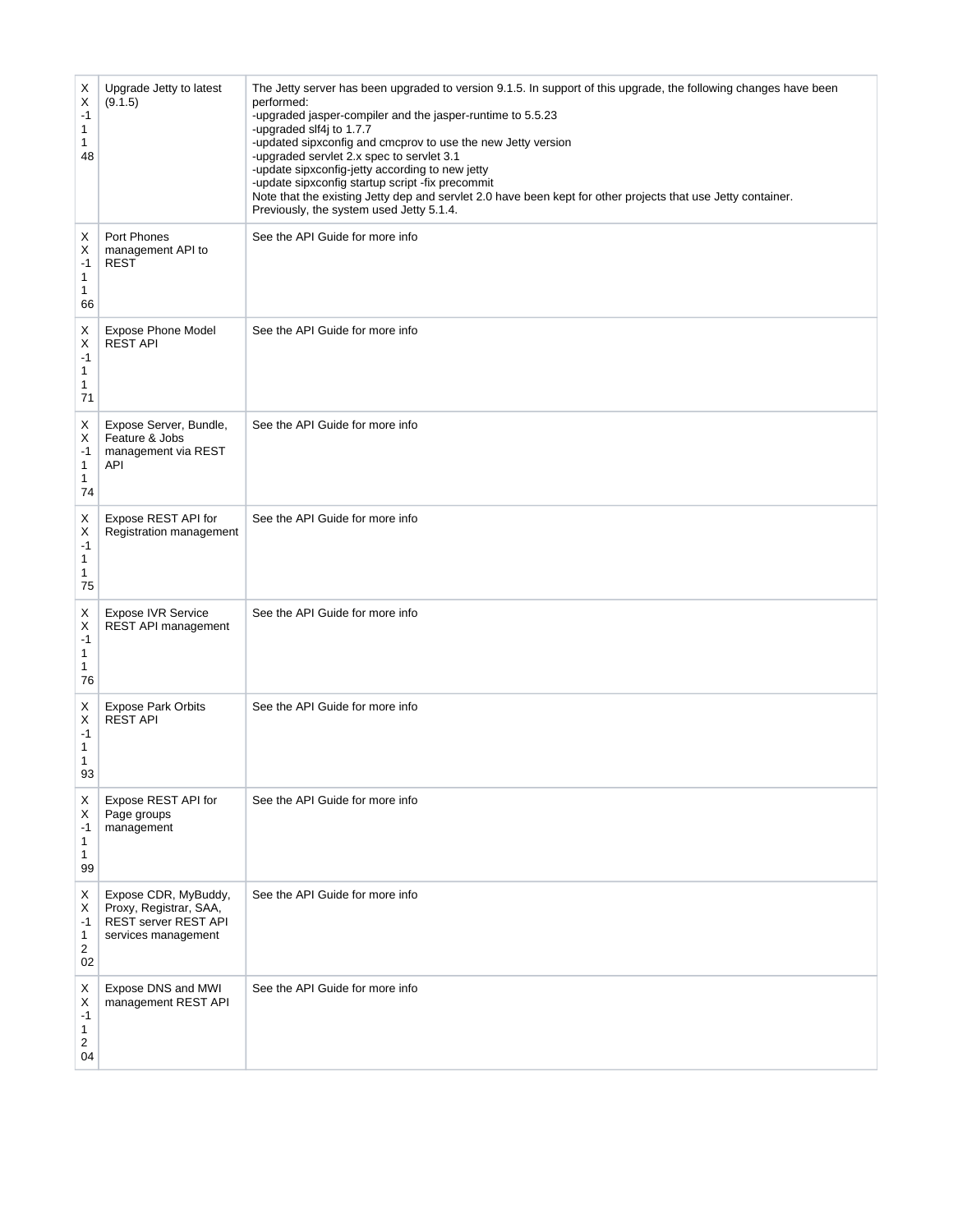| Х<br>X<br>$-1$<br>1<br>2<br>05 | Upgrade hibernate from<br>3.2.7 to 3.6.10                | The Hibernate FLush strategy has been upgraded from 3.2.7 to 3.6.10. This upgrade has been performed to expose<br>postFlush event handling mechanism (org.hibernate.EmptyInterceptor).                                                                                                                                                                                                                                                                                                                                                                                                                            |
|--------------------------------|----------------------------------------------------------|-------------------------------------------------------------------------------------------------------------------------------------------------------------------------------------------------------------------------------------------------------------------------------------------------------------------------------------------------------------------------------------------------------------------------------------------------------------------------------------------------------------------------------------------------------------------------------------------------------------------|
| х<br>X<br>$-1$<br>1<br>2<br>06 | Expose MoH<br>management REST API                        | {{For info see the API Guide}}                                                                                                                                                                                                                                                                                                                                                                                                                                                                                                                                                                                    |
| х<br>х<br>$-1$<br>1<br>2<br>18 | Integrate Yealink plugin                                 | Add Yealink plugin from work created by siplabs.ru.<br>Adjust plugin for e911 work that may cause issues with it.<br>There are still a number of issues with plugin identified by QA. See linked issues in Jira                                                                                                                                                                                                                                                                                                                                                                                                   |
| х<br>х<br>-1<br>1<br>2<br>21   | Be able to map LDAP<br>item to Employee ID field.        | Administrators can now add information from LDAP to the existing Employee ID field, under the User>identification tab<br>and LDAP / AD Configuration section.                                                                                                                                                                                                                                                                                                                                                                                                                                                     |
| Х<br>Х<br>-1<br>1<br>2<br>22   | Create 3 new user<br>record fields                       | Three new fields named Custom1, Custom2 and Custom3 have been added to allow administrators to add any<br>additional data about the user. The values are mapped to the LDAP fields and are kept in the userProfile MongoDB.<br>Also, they can be exported and imported in the CSV format.<br>To view the fields, follow these steps:<br>- Click Users>Users on the main menu. Click on a user name. The new fields are under the Identification section.<br>or<br>-Click System>LDAP AP in the main menu. Under the Configuration section, the fields are displayed when a LDAP<br>configuration is being set up. |
| х<br>Χ<br>$-1$<br>1<br>2<br>28 | Expose Phone Group via<br><b>REST API</b>                | See the API Guide for more info                                                                                                                                                                                                                                                                                                                                                                                                                                                                                                                                                                                   |
| Х<br>X<br>$-1$<br>1<br>2<br>31 | Expose Gateways via<br><b>REST API</b>                   | See the API Guide for more info                                                                                                                                                                                                                                                                                                                                                                                                                                                                                                                                                                                   |
| Х<br>х<br>-1<br>1<br>2<br>50   | Admin REST Api for<br>Schedule (General,<br>User, Group) | See the API Guide for more info                                                                                                                                                                                                                                                                                                                                                                                                                                                                                                                                                                                   |
| х<br>Χ<br>$-1$<br>1<br>2<br>55 | DialPlan REST AP                                         | See the API Guide for more info                                                                                                                                                                                                                                                                                                                                                                                                                                                                                                                                                                                   |
| х<br>х<br>$-1$<br>1<br>2<br>65 | Proxy should normalize<br>GRUU uri locally               | For higher performance, the sipXproxy now normalizes the Globally Routable User Agent URI (GRUU) requests by<br>querying the Registration DB in the proxy. Previously, the sipXproxy evaluated forwarding rules which in turn routed all<br>GRUU URI through the registrar.                                                                                                                                                                                                                                                                                                                                       |
| х<br>х<br>-1<br>1<br>2<br>94   | DNS advisor should<br>know about Regions                 | A new parameter named Region has been for the DNS Advisor added to allow administrators to validate and view the<br>DNS for any specific region. Note that the field is not displayed if the environment does not have any regions.                                                                                                                                                                                                                                                                                                                                                                               |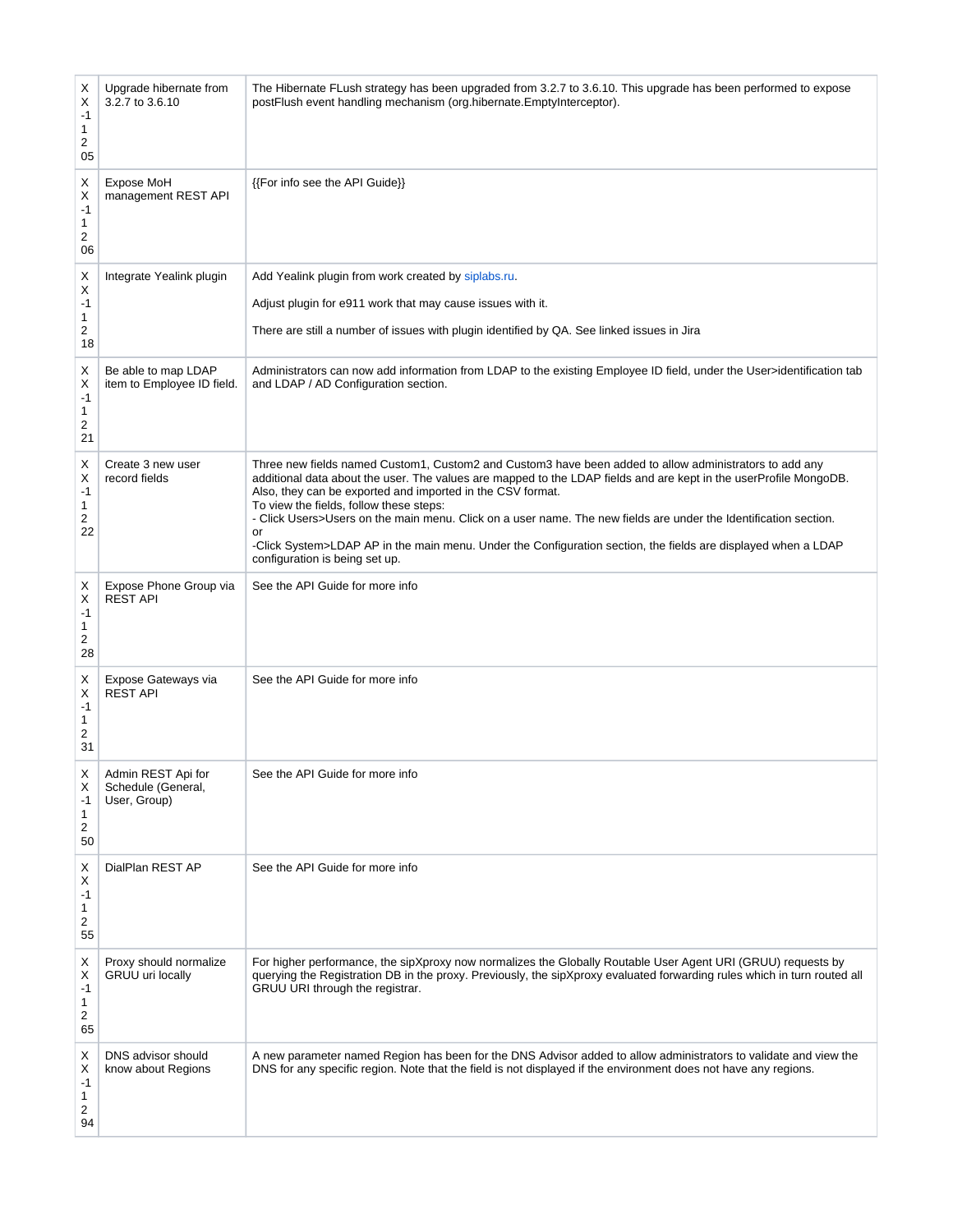| Х<br>Х<br>-1<br>1<br>3<br>21 | Under Type drop-down<br>menu options are not<br>sorted alphabetically               | The Type drop down under the History section of the System Audit page has been improved and now displays the<br>options in alphabetical order, to help users improve productivity. To review the changes, click Diagnosis>System<br>Audit>History and click the arrow next to the Type drop down.                                                                                                                                                                                                                                                                                                                                                                                                          |
|------------------------------|-------------------------------------------------------------------------------------|------------------------------------------------------------------------------------------------------------------------------------------------------------------------------------------------------------------------------------------------------------------------------------------------------------------------------------------------------------------------------------------------------------------------------------------------------------------------------------------------------------------------------------------------------------------------------------------------------------------------------------------------------------------------------------------------------------|
| Х<br>х<br>-1<br>1<br>3<br>29 | Remove Encrypted<br>Communication service                                           | Enhancement to remove the Encrypted Communication service has become obsolete and has been removed from the<br>user interface. Starting with 14.10, the Secure Shell (SSH) cryptographic network protocol is used to communicate<br>between nodes.                                                                                                                                                                                                                                                                                                                                                                                                                                                         |
| Х<br>Х<br>-1<br>1<br>3<br>47 | Features that should be<br>enabled by default on<br>Yealink phones                  | Enhancement to make the MWI (Meassage Wainting Indicator) and Call Waiting features are available by default on<br>Yealink phone models.                                                                                                                                                                                                                                                                                                                                                                                                                                                                                                                                                                   |
| х<br>Х<br>-1<br>1<br>4<br>34 | New 14.10 alarms needs<br>to be moved in dedicated<br>alarm log files               | New alarms are now logged in the /var/log/sipxpbx/sipxbridge-alarms.log. This ensures that new alarms are displayed<br>int the log history, snmptrapd.log or sent through email.                                                                                                                                                                                                                                                                                                                                                                                                                                                                                                                           |
| Х<br>Х<br>-1<br>1<br>5<br>11 | Add support for Polycom<br>firmware 4.1.7, 4.1.8,<br>5.1.1, 5.1.2, 5.1.3, 5.2.0     | Add in device files, group firmware selection, device firmware selection and default firmware for auto provisioning.                                                                                                                                                                                                                                                                                                                                                                                                                                                                                                                                                                                       |
| х<br>Х<br>-4<br>8<br>30      | RedirectServer should<br>not add Contact for<br>voicemail to non-INVITE<br>requests | Made an improvement to not add contact for voicemail to non-INVITE requests. This caused the system to generate a<br>501 Not implemented error message when a SIP request of the non-invite type was sent to a user that was not logged<br>in the system. Now, the system correctly sends the 404 user not found error message. For example, sending an IM to<br>a non-registered user would have been redirected to the IVR.                                                                                                                                                                                                                                                                              |
| Х<br>Χ<br>-8<br>4<br>73      | FreeSWITCH parking                                                                  | The Parking service has been reimplemented in order to be integrated with FreeSwitch. All the previous features are<br>still available. You can now configure the Parking service on multiple nodes.                                                                                                                                                                                                                                                                                                                                                                                                                                                                                                       |
| Х<br>Х<br>-9<br>5<br>35      | Request to track config<br>changes                                                  | Enhancement to allow the ability to track config changes on the system. Following info should be stored by the system<br>& made available on a page with filtering capabilities:<br>- Date & time<br>- User<br>- IP Address<br>- Type of Process<br>- Process<br>- Value Before Process<br>- Value After Process<br>Process type can be<br>- Login / logout<br>- User config<br>- Device config<br>- Features config<br>- System config<br>- Diagnostics config<br>- License config<br>Filtering based on start & end dates, user, user group, type of process, process & IP address should be possible on<br>this page.<br>This page will replace the Login History page already available in the system. |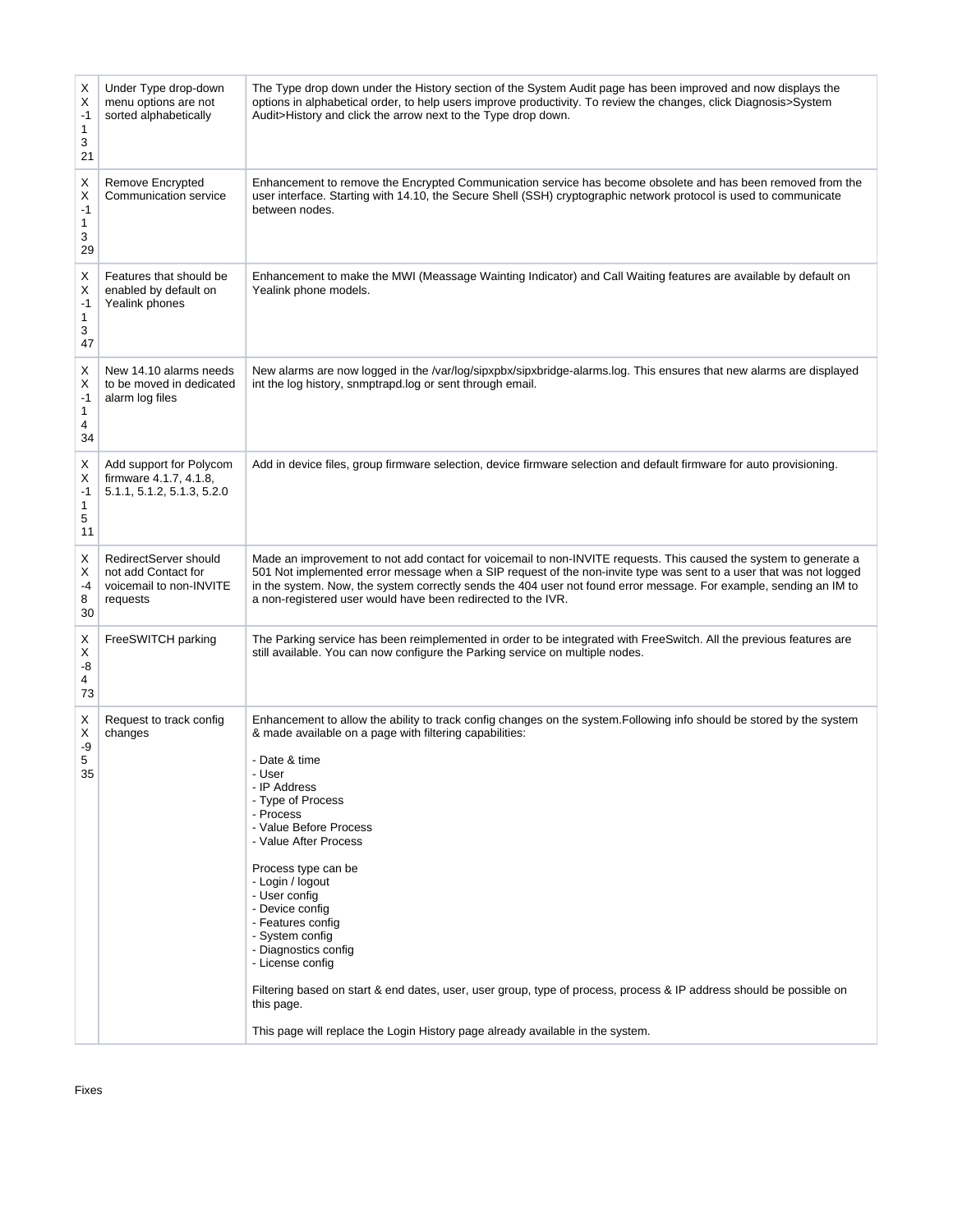| U<br>С<br>-1<br>5<br>63                | Proxy should discard<br>short non-SIP messages                                                  | Fixed an issue that caused the proxy to attempt to respond to non SIP-messages. Now, these non SIP messages sent<br>by some devices as NAT keep-alive messages are ignored. Previously, the following error and error messages were<br>generated by the proxy:<br>2013-09-04T17:54:27.346293Z:3034745:INCOMING:INFO:sipx01.rdu2.redhat.com:SipClientUdp-10:7fb2c8ffe700:<br>SipXProxy: Read SIP message:<br>----Local Host:18.11.100.245---- Port: 5060----<br>----Remote Host:18.36.44.232---- Port: 5060----<br>jaK<br>2013-09-04T17:54:27.346551Z:3034746:SIP:WARNING:sipx01.rdu2.client.com:SipClientUdp-10:7fb2c8ffe700:<br>SipXProxy:SipMessage::getResponseSendAddress No VIA address, using From address<br>2013-09-04T17:54:27.346598Z:3034747:SIP:ERR:sipx01.rdu2.client.com:SipClientUdp-10:7fb2c8ffe700:SipXProxy:<br>SipMessage::convertProtocolStringToEnum unrecognized protocol:<br>2013-09-04T17:54:27.346624Z:3034748:SIP:ERR:sipx01.rdu2.client.com:SipClientUdp-10:7fb2c8ffe700:SipXProxy:<br>SipTransaction::doFirstSend protocol not explicitly set - using UDP<br>2013-09-04T17:54:27.346734Z:3034749:OUTGOING:INFO:sipx01.rdu2.client.com:SipClientUdp-10:7fb2c8ffe700:<br>SipXProxy: No send address<br>SIP/2.0 484 Address Incomplete<br>From:<br>To: ;tag=VWYG_S<br>Call-Id:<br>Warning: 399 10.11.634.245 \"Missing one or more of To, From, or request URI\"<br>Content-Type: message/sipfrag<br>Server: sipXcom/4.6.0 sipXcom/sipXproxy (Linux)<br>Content-Length: 64 |
|----------------------------------------|-------------------------------------------------------------------------------------------------|-----------------------------------------------------------------------------------------------------------------------------------------------------------------------------------------------------------------------------------------------------------------------------------------------------------------------------------------------------------------------------------------------------------------------------------------------------------------------------------------------------------------------------------------------------------------------------------------------------------------------------------------------------------------------------------------------------------------------------------------------------------------------------------------------------------------------------------------------------------------------------------------------------------------------------------------------------------------------------------------------------------------------------------------------------------------------------------------------------------------------------------------------------------------------------------------------------------------------------------------------------------------------------------------------------------------------------------------------------------------------------------------------------------------------------------------------------------------------------------------------------|
| U<br>С<br>-1<br>7<br>43                | Investigate DST updates<br>in schedules,<br>voicemails, cdrs, etc.                              | AA/IVR schedules have not updated with the DST change. Phone and server times seem to be correct.                                                                                                                                                                                                                                                                                                                                                                                                                                                                                                                                                                                                                                                                                                                                                                                                                                                                                                                                                                                                                                                                                                                                                                                                                                                                                                                                                                                                   |
| U<br>С<br>$-1$<br>$\overline{7}$<br>53 | MyBuddy not working for<br>newly created groups                                                 | Fixed an issue that caused My Buddy to be non-responsive for newly created IM groups. Now, when users type "Help"<br>in the chat window with My Buddy, it correctly replies with the message "Commands: call, find, missed, listen, pickup,<br>conference, who, mute, unmute, disconnect, lock, unlock or any short forms"                                                                                                                                                                                                                                                                                                                                                                                                                                                                                                                                                                                                                                                                                                                                                                                                                                                                                                                                                                                                                                                                                                                                                                          |
| U<br>С<br>-1<br>9<br>57                | Repeated add/remove of<br>an user to the same<br>group, requires an<br>openfire restart to work | Fixed an issue with the Openfire system that prevented users that were repeatedly added and removed from a group in<br>OpenUC to see other users in the user group, and also prevented other users from viewing the user. Now, the user can<br>not just log in his IM client, but he can correctly see other users in the group and they can view the user.                                                                                                                                                                                                                                                                                                                                                                                                                                                                                                                                                                                                                                                                                                                                                                                                                                                                                                                                                                                                                                                                                                                                         |
| U<br>С<br>$-2$<br>0<br>07              | <b>DNS Advisor reports</b><br>incorrect results                                                 | Fixed an issue that caused the DNS Advisor to generate incorrect results.                                                                                                                                                                                                                                                                                                                                                                                                                                                                                                                                                                                                                                                                                                                                                                                                                                                                                                                                                                                                                                                                                                                                                                                                                                                                                                                                                                                                                           |
| U<br>С<br>-2<br>0<br>97                | Send profiles required<br>for user changes                                                      | Fixed an issue that caused a send profiles to be performed to pick up user changes.<br>Problem setup:<br>Created schedule Weekend from 9:00 AM to 6:00 PM, replicated OK in mongo (mind the sipx-ValidTime)<br><sip:4455@ezuce.ro;sipx-noroute=voicemail?expires=30>;q=0.9;sipx-ValidTime="2364:2580:1a4:3c0"<br/>What was occuring:<br/>Changed schedule, it didn't trigger user regeneration in mongo so sipx-ValidTime in contact remained the same.<br/>Workaround is to go to call forwarding page and hit apply in case schedule changed (no need for sending profiles)<br/><sip:4455@ezuce.ro;sipx-noroute=voicemail?expires=30>;q=0.9;sipx-ValidTime="2634:2670:474:4b0"</sip:4455@ezuce.ro;sipx-noroute=voicemail?expires=30></sip:4455@ezuce.ro;sipx-noroute=voicemail?expires=30>                                                                                                                                                                                                                                                                                                                                                                                                                                                                                                                                                                                                                                                                                                        |
| U<br>С<br>-2<br>3<br>06                | Delay when trying to<br>place calls after server<br>reboot/shutdown in a<br>partitioned region  | Fixed an issue that caused the system to place calls with a 5-10 seconds delay. This occurred in a HA environment,<br>and using a partition that has been previously restarted. Now, the delay decreased from almost 10 to maximum 2-3<br>seconds for the first call and no delay for the rest of the calls.                                                                                                                                                                                                                                                                                                                                                                                                                                                                                                                                                                                                                                                                                                                                                                                                                                                                                                                                                                                                                                                                                                                                                                                        |
| U<br>С<br>$-2$<br>3<br>23              | VMs received from other<br>regions wont be updated<br>in a partitioned region                   | Documenting a known limitation with VMs received when a region is partitioned.<br>For a configured region voicemails are left in local database and then synced to global replica set. When retrieving<br>voicemail for an user inside a region both local and global replica set are queried. In case region gets separated<br>voicemails from global replica set can be read (retrieved from local node within global replica set) but they cannot be<br>deleted / updated (since primary node within global replica set cannot be contacted).<br>For the user experience this means he will be able to listen all voicemails but won't be able to delete / mark as read<br>voicemails that were read from global replica set                                                                                                                                                                                                                                                                                                                                                                                                                                                                                                                                                                                                                                                                                                                                                                     |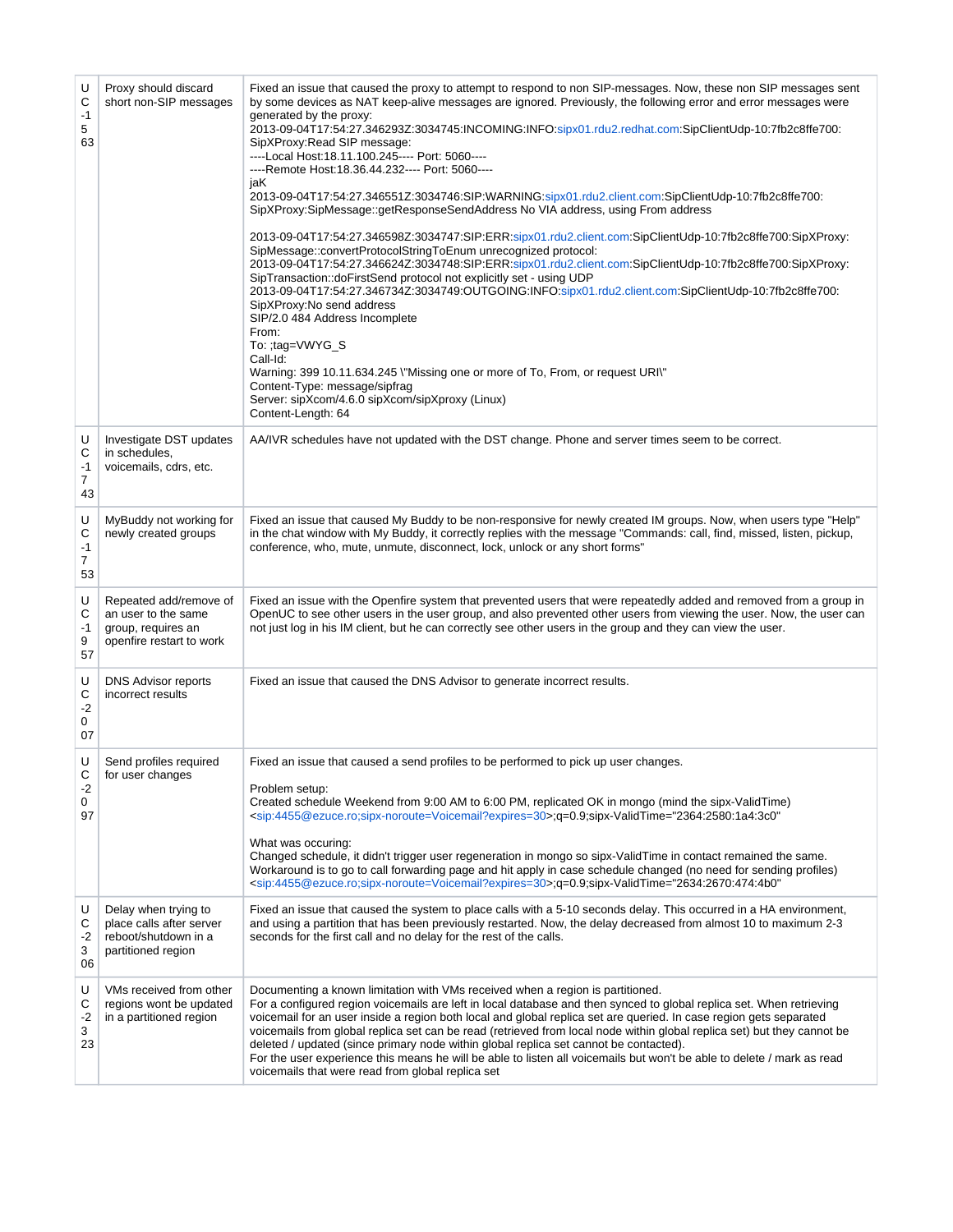| U<br>С<br>$-2$<br>3<br>55 | 500 Error returned, with<br>no other explanation,<br>when configuring<br>databases (intermitent)                            | Fixed an issue that was displayed while a database operation was in progress that showed a 500 Error is returned with<br>no other explanation of what went wrong.<br>This was happening when removing databases, clicking Add to Config, or Start buttons.                                                                                                                                                                                                                                                                                                                                                                                                                                                                                                      |
|---------------------------|-----------------------------------------------------------------------------------------------------------------------------|-----------------------------------------------------------------------------------------------------------------------------------------------------------------------------------------------------------------------------------------------------------------------------------------------------------------------------------------------------------------------------------------------------------------------------------------------------------------------------------------------------------------------------------------------------------------------------------------------------------------------------------------------------------------------------------------------------------------------------------------------------------------|
| U<br>С<br>$-2$<br>3<br>62 | Calls downtime in a<br>partitioned region after a<br>30 minutes server idle<br>time                                         | Fixed an issue where after a region was partitioned from the global system for 30 minutes calls between phones in the<br>partitioned region would be delayed for 5 minutes. Reverted a mongo driver change to resolve the problem. There is<br>still a delay of 10 to 13 seconds while the driver tries to contact the global database. Recommend waiting on use of<br>Regions until Mongo and Mongo drivers are updated to Mongo 4.6.                                                                                                                                                                                                                                                                                                                          |
| U<br>С<br>$-2$<br>4<br>04 | Music on Hold rule<br>present twice in<br>mappingrules.xml                                                                  | Fixed an issue where Music on Hold rule was present twice in /etc/sipxpbx/mappingrules.xml                                                                                                                                                                                                                                                                                                                                                                                                                                                                                                                                                                                                                                                                      |
| U<br>С<br>$-2$<br>4<br>84 | Stunnel service prevents<br>server profile push                                                                             | Fixed an issue where if an Administrator enabled Encrypted Communication (System -> Servers -> Core Services -><br>Encrypted Communication) it prevented the successful server profile push to other nodes in the cluster.<br>Removed Encrypted Communication service as its use is no longer required.                                                                                                                                                                                                                                                                                                                                                                                                                                                         |
| U<br>С<br>$-2$<br>7<br>55 | MWI service losses<br>Mongo master resulting<br>in apparent message<br>queue overflow                                       | Fixed an issue where the MWI service claimed that there was "no master found" for MongoDB, the MWI service<br>crashed, refused connections from the proxy and never attempted to reconnect to MongoDB. The proxy would then<br>continue to pile up SUBSCRIBE messages destined for the MWI service. sipXproxy's internal queues would eventually<br>overflow and sipXproxy started taking longer than 1 minute to process any inbound or outbound calls. Restarting the<br>servers resolved the issue.<br>Resolution is for MWI service to more gracefully handle MongoDB outages by issuing a 500 Internal Server Error when                                                                                                                                   |
| U<br>C<br>$-2$<br>8<br>45 | proxy crashes on invite<br>using tel:scheme                                                                                 | there is a MongoDB issue, and try to reconnect in the event of being disconnected from MongoDB<br>Fixed an issue with sipXproxy so that if it receives an INVITE using tel:scheme it won't crash.<br>The fix will:<br>1. On receipt of a new request, the transport layer detects whether any of the R-URI, From-URI and To-URI is in tel-uri<br>format. This now gets converted to a sip-uri assuming that the local domain is known.<br>2. Transport layer will add a new request property to the request with tel-uri headers. FROM-TEL-URI and TO-TEL-URI<br>respectively.<br>3. When responses are received, Transaction::handleOutgoing will check if the transaction request has any of these<br>parameters and rewrite the sip-uri to its tel-uri form. |
| U<br>С<br>-2<br>8<br>76   | After user deletion, his<br>folder in mediaserver<br>/data is not removed<br>impacting new users<br>with the same extension | Fixed an issue where if a user is successfully removed from GUI his folder from mediaserver/data/mailstore did not get<br>deleted.                                                                                                                                                                                                                                                                                                                                                                                                                                                                                                                                                                                                                              |
| U<br>С<br>$-2$<br>9<br>20 | <b>REST: Voicemail</b><br>change subject does not<br>persist                                                                | Fixed an issue where if you issued a PUT on: sipxconfig/rest/my/redirect/mailbox/USERID/message/VMMSGID/subject<br>with body containing a String results in status code 200, meaning that the PUT has been successful.<br>But when doing GET on a folder to see the changes that were made you will receive empty subjects for all vm<br>messages that have been changed.                                                                                                                                                                                                                                                                                                                                                                                       |
| U<br>С<br>-2<br>9<br>21   | With regions, phones<br>lose registrations for a<br>short time intermittently                                               | Fixed an issue with regional server where the phones would lose registration for a very short time at random times.<br>The Polycom phone display will show the line is not registered, but the line actually just looses the registration for a very<br>short time. It just takes the Polycom longer to refresh.<br>Note: Recommend setting Polycom phones to TCP signaling and shorten registration interval to 300 seconds to shorten<br>the Polycom refresh.                                                                                                                                                                                                                                                                                                 |
| U<br>С<br>$-2$<br>9<br>99 | SFTP purge old backups<br>is not executed                                                                                   | Fixed an issue where SFTP backups were not purged as new backups were added (according to the number of<br>backups to be retained).                                                                                                                                                                                                                                                                                                                                                                                                                                                                                                                                                                                                                             |
| U<br>С<br>-3<br>0<br>49   | Dial-By-URI can bypass<br>authentication rules                                                                              | Fixed an issue where a phone with its outbound proxy pointed at sipXcom could bypass authentication rules when<br>dialing with a SIP URI.                                                                                                                                                                                                                                                                                                                                                                                                                                                                                                                                                                                                                       |
| U<br>С<br>-3<br>0<br>66   | Linksys ATA: e911<br>/location setting not<br>found                                                                         | Fixed an issue that caused replication to fail and sipxconfig would not start if a system had Linksys ATA phones defined.                                                                                                                                                                                                                                                                                                                                                                                                                                                                                                                                                                                                                                       |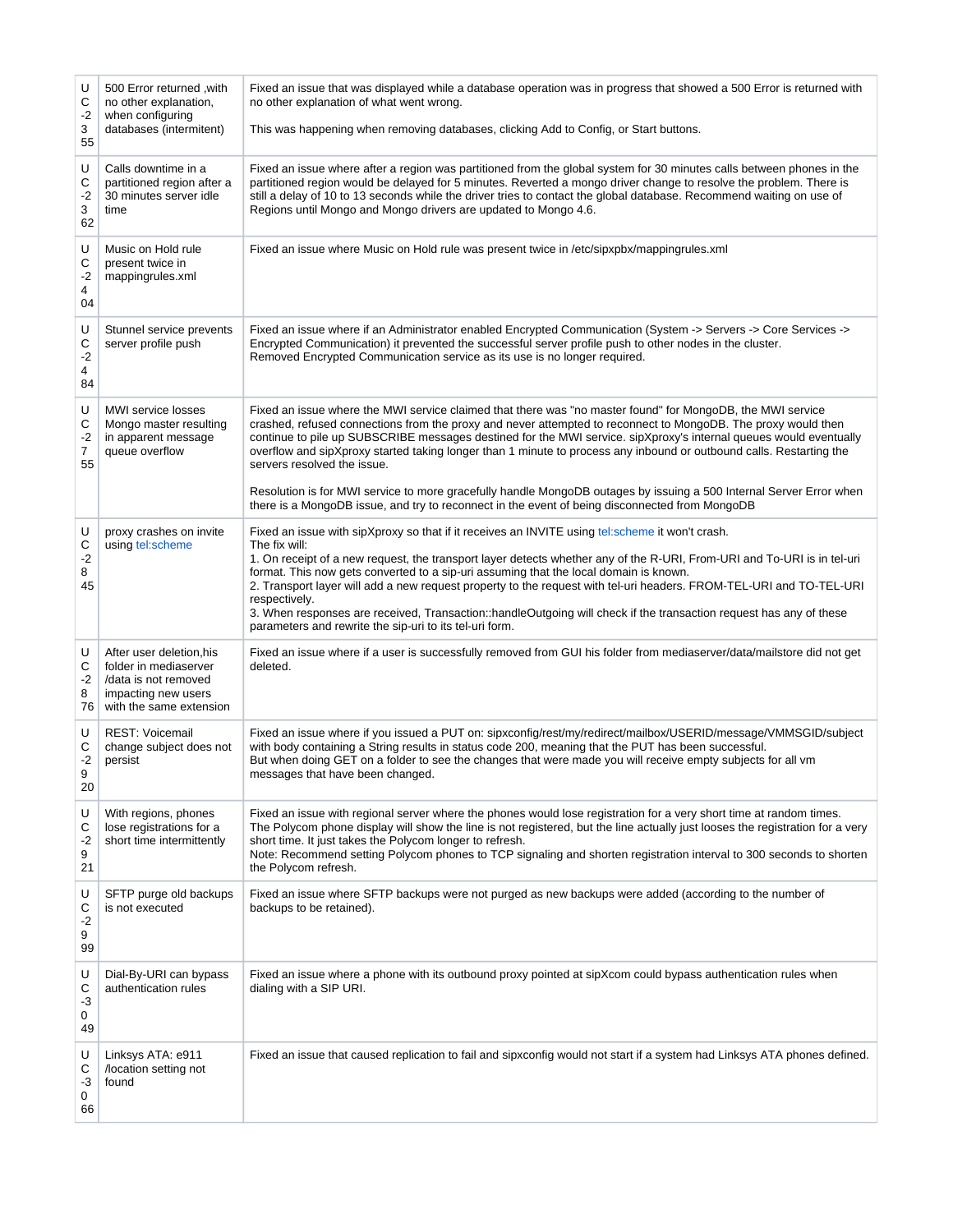| U<br>C<br>-3<br>1<br>17              | Forwarded voicemails<br>cannot be listen in old<br>portal                                  | Fix an issue where a forwarded voicemail with comment the old user portal would play only the comment and not the<br>entire message. This was due to the content length that is not correctly calculated as sum of comment length + original<br>voicemail length.                                                                                                                                                                                                                                                                                                                                                                                                                                                                                                                                                                                                                                                                                     |
|--------------------------------------|--------------------------------------------------------------------------------------------|-------------------------------------------------------------------------------------------------------------------------------------------------------------------------------------------------------------------------------------------------------------------------------------------------------------------------------------------------------------------------------------------------------------------------------------------------------------------------------------------------------------------------------------------------------------------------------------------------------------------------------------------------------------------------------------------------------------------------------------------------------------------------------------------------------------------------------------------------------------------------------------------------------------------------------------------------------|
| U<br>С<br>-3<br>1<br>77              | Dial plan for handling<br>blind transfers from FS<br>incorrect                             | Fix to freeswitch dial plan to properly handle blind transfers coming from freeswitch. Related to XX-10900                                                                                                                                                                                                                                                                                                                                                                                                                                                                                                                                                                                                                                                                                                                                                                                                                                            |
| U<br>С<br>$-3$<br>$\mathbf{1}$<br>78 | Wrongly raised alarm in<br>nodes without mongo                                             | Fixed an issue that caused a MONGO_MEMBER_DOWN alarm if a snapshot was taken from a node that does not<br>have postgres.                                                                                                                                                                                                                                                                                                                                                                                                                                                                                                                                                                                                                                                                                                                                                                                                                              |
| U<br>С<br>-3<br>2<br>53              | Automatically save<br>lowercase no matter if in<br>LDAP is with upercase<br>letters or not | Fixed an issue caused by customers using mixed case in Active Directory for usernames. For auth purposes in openUC<br>we should only store auth account name as lower case.                                                                                                                                                                                                                                                                                                                                                                                                                                                                                                                                                                                                                                                                                                                                                                           |
| U<br>С<br>$-3$<br>3<br>00            | sipX can get into an<br>infinite keep-alive loop                                           | Fix for sipXtackLib sends back a PONG if any length form of keep-alive packets inluding sending a PONG when it<br>receives a PONG. This would incorrectly result to an infinite PONG-PONG hand shake. RFC 5626 specification below<br>corrects this behavior by differentiating between a PING (crlf/crlf) and a PONG (crlf)<br>3.5.1. CRLF Keep-Alive Technique<br>This approach can only be used with connection-oriented transports<br>such as TCP or SCTP. The client periodically sends a double-CRLF<br>(the "ping") then waits to receive a single CRLF (the "pong"). If<br>the client does not receive a "pong" within an appropriate amount of<br>time, it considers the flow failed.<br>Note: Sending a CRLF over a connection-oriented transport is<br>backwards compatible (because of requirements in Section 7.5 of<br>[RFC3261]), but only implementations which support this<br>specification will respond to a "ping" with a "pong". |
| U<br>С<br>-3<br>3<br>11              | 4.4 standard greeting<br>migrated twice, out of<br>office greeting not<br>migrated         | Fixed an issue when migrating from 4.4 to later versions the migrate logic uploaded standard wav twice and out of<br>office not at all.                                                                                                                                                                                                                                                                                                                                                                                                                                                                                                                                                                                                                                                                                                                                                                                                               |
| U<br>С<br>$-3$<br>3<br>12            | SSLv3 POODLE<br>vulnerability mitigation                                                   | Address all instances of where SSLv3 was utilized and disable SSLv3 to mitigate POODLE vulnerability.                                                                                                                                                                                                                                                                                                                                                                                                                                                                                                                                                                                                                                                                                                                                                                                                                                                 |
| U<br>С<br>-3<br>3<br>24              | When named is down,<br>incoming trasactions are<br>stuck in 100 trying                     | Fixed an issue caused by shutting down named on a node, then placing call through that proxy. The phone would get<br>back 100 Trying from proxy then proxy cannot locate a registrar to send invite to. This would cause the transaction to<br>hang there in Proxy queue.<br>Proxy should not send back 100 Trying in such case but a 408 Request Timeout error so phone would know to try<br>another proxy in HA<br>(in 14.10 there are alarms for such failed lookups)<br>Upon failure of DNS lookups, recurseDnsChildren should start a timer that fire immediately to mimic a transaction<br>timeout.                                                                                                                                                                                                                                                                                                                                             |
| U<br>С<br>-4<br>32                   | Remove port number<br>from sample Bria<br>provisioning URL                                 | In the admin screen for a user account, Registrations tab contains this note: "Use http://servername:12000/cmcprov<br>login as a provisioning server for Bria 3.x softphone." This issue is to simply remove the reference to :1200 on this<br>screen                                                                                                                                                                                                                                                                                                                                                                                                                                                                                                                                                                                                                                                                                                 |
| U<br>W<br>-1<br>61                   | Voicemail filenames with<br>preceding zeros are<br>truncated                               | Fixed an issue with voicemails migrated from a 4.4 system that have preceding zeros in the filenames. These were<br>getting truncated by the Unite Web application. This results in a file not found error.                                                                                                                                                                                                                                                                                                                                                                                                                                                                                                                                                                                                                                                                                                                                           |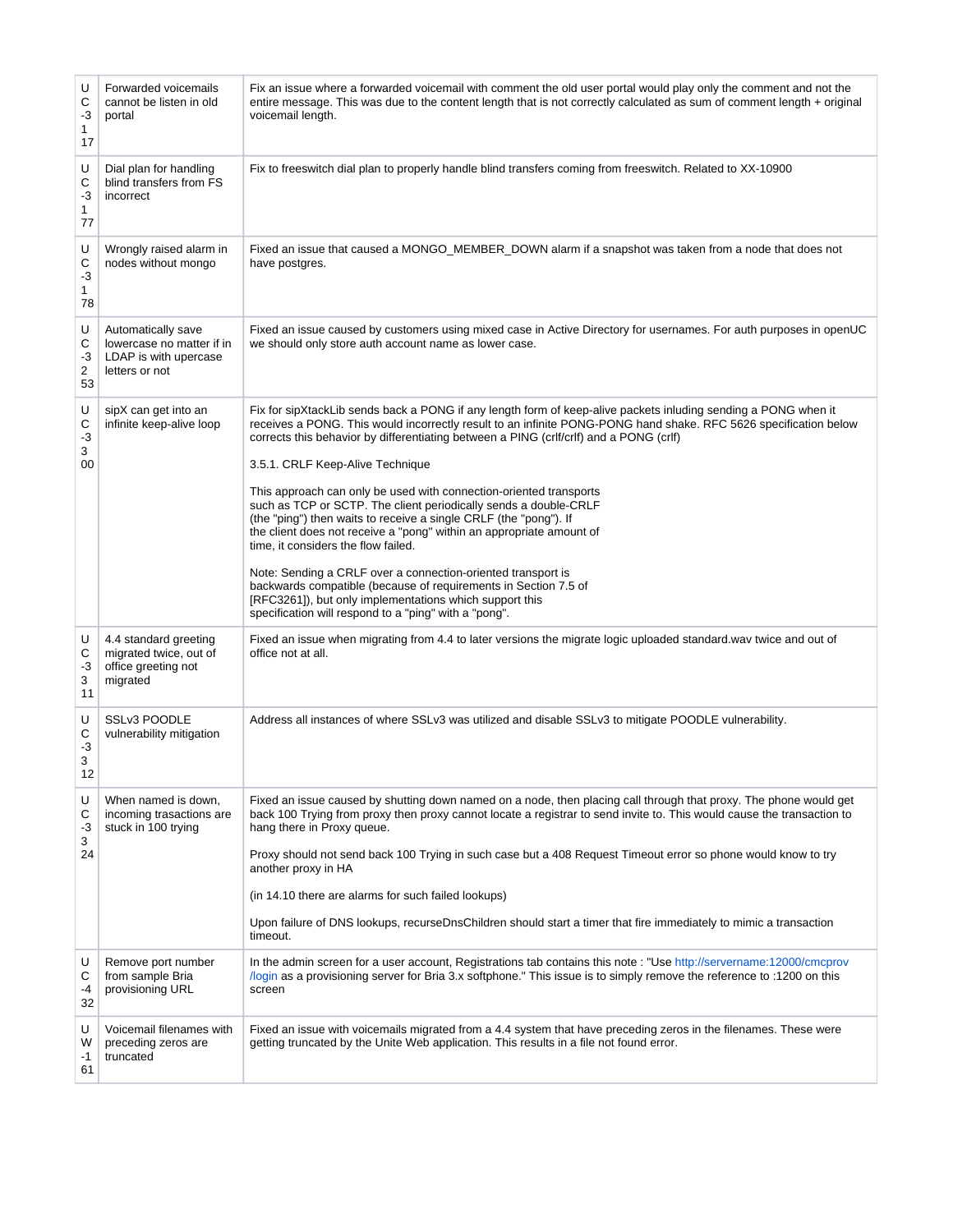| U<br>W<br>$-1$               | Audio bar is not<br>refreshed when deleting<br>a VM                                                      | Fixed an issue that was caused by deleting a message while it is being played, the next message takes the place of the<br>deleted one, but the audio bar is still playing                                                                                                                                                                                                                                                                                                                                                                                                                                                                                                                                                                                                                                                                                                                                                                                                                                                                                                                                                                                                                                                                                                                                                                                                                                                                                                                                                                                                                                                                                                                                                                                                                                                                                                                                                                                                                                                                                                                                                                                                                                                                                 |
|------------------------------|----------------------------------------------------------------------------------------------------------|-----------------------------------------------------------------------------------------------------------------------------------------------------------------------------------------------------------------------------------------------------------------------------------------------------------------------------------------------------------------------------------------------------------------------------------------------------------------------------------------------------------------------------------------------------------------------------------------------------------------------------------------------------------------------------------------------------------------------------------------------------------------------------------------------------------------------------------------------------------------------------------------------------------------------------------------------------------------------------------------------------------------------------------------------------------------------------------------------------------------------------------------------------------------------------------------------------------------------------------------------------------------------------------------------------------------------------------------------------------------------------------------------------------------------------------------------------------------------------------------------------------------------------------------------------------------------------------------------------------------------------------------------------------------------------------------------------------------------------------------------------------------------------------------------------------------------------------------------------------------------------------------------------------------------------------------------------------------------------------------------------------------------------------------------------------------------------------------------------------------------------------------------------------------------------------------------------------------------------------------------------------|
| 62                           |                                                                                                          | Steps to reproduce:<br>Click to play a voice message.<br>While the message is still playing, press the delete button.                                                                                                                                                                                                                                                                                                                                                                                                                                                                                                                                                                                                                                                                                                                                                                                                                                                                                                                                                                                                                                                                                                                                                                                                                                                                                                                                                                                                                                                                                                                                                                                                                                                                                                                                                                                                                                                                                                                                                                                                                                                                                                                                     |
| U                            | User Password Change                                                                                     | Fix to allow user password change in Settings to allow user to utilize symbols in password.                                                                                                                                                                                                                                                                                                                                                                                                                                                                                                                                                                                                                                                                                                                                                                                                                                                                                                                                                                                                                                                                                                                                                                                                                                                                                                                                                                                                                                                                                                                                                                                                                                                                                                                                                                                                                                                                                                                                                                                                                                                                                                                                                               |
| W<br>-1                      | does not allow for all<br>characters allowed by<br>76   openUC                                           | Input field should match what is allowed by openUC.                                                                                                                                                                                                                                                                                                                                                                                                                                                                                                                                                                                                                                                                                                                                                                                                                                                                                                                                                                                                                                                                                                                                                                                                                                                                                                                                                                                                                                                                                                                                                                                                                                                                                                                                                                                                                                                                                                                                                                                                                                                                                                                                                                                                       |
| U<br>W                       | User should be able to<br>use Unite & Unite Lite<br>-26 on a mobile device<br>(tablet, smartphone, etc.) | Fixes to minimize differences in interaction using the webchat between desktop, mobile and tablet browsers.                                                                                                                                                                                                                                                                                                                                                                                                                                                                                                                                                                                                                                                                                                                                                                                                                                                                                                                                                                                                                                                                                                                                                                                                                                                                                                                                                                                                                                                                                                                                                                                                                                                                                                                                                                                                                                                                                                                                                                                                                                                                                                                                               |
| х<br>Х<br>-1<br>0<br>8<br>11 | openUC in a bad state<br>after primary node reboot                                                       | DHCP scenario:<br>1. openUC Primary reboots<br>2. /etc/resolv.conf is rewritten by DHCP<br>3. Mongo cannot resolve peers and cannot establish connections to other hosts in the cluster<br>4. Time passes and the configuration cannot be generated as Mongo is read only<br>5. CFEngine rerwrites /etc/resolv.conf with the openUC DNS servers<br>6. Mongo resolves peers and connects ok<br>* Screenshots attached with the results of this scenario<br>Static IP scenario<br>1. openUC Primary reboots<br>2. /etc/resolv.conf is rewritten by the network scripts with the DNS from /etc/sysconfig/network-scripts/ifcfg-eth0<br>(the DNS in ifcfg-eth0 is the one used to setup the box so that open UC can be installed)<br>* This has a lower chance of happening than the first one<br>These scenarios happened to both Customers, QA and Dev and they were a pain to debug.<br>Both scenarios are the result of the network interface config not being managed by openUC.<br>The proposed fixes were:<br>1. Add PEERDNS=no in /etc/sysconfig/network-scripts/ifcfg-eth0, which will prevent rewriting /etc/resolv.conf by the<br>network scripts<br>2. Manage DNS servers in /etc/sysconfig/network-scripts/ifcfg-eth0<br>For the purpose of this description, /etc/sysconfig/network-scripts/ifcfg-eth0 = network interface where openUC listens<br>and can be different from setup to setup.<br>Another thing that needs to be taken into consideration is that this is related to Un/Managed DNS and has to be enabled<br>/disabled based on that<br>I used the PEERDNS approach during this time as a workaround ad worked as expected. My recommendation would<br>be to take this approach.<br>If DNS is set to managed:<br>Ensure in ifcfg-ethX interfaces that peerdns=no and that nm_controlled=no<br>No DNS servers should be entered in ifcfg-ethX files<br>All DNS servers should be in /etc/resolv.conf<br>These settings should be verified before system services start each time.<br>If DNS is set to unmanaged:<br>ifcfg-ethX interface files should not be changed<br>end user is free to put DNS entries into ifcfg-ethX files<br>the system should not modify /etc/resolv.conf<br>the system should not modify /etc/named.conf |
| х<br>х<br>-1<br>0<br>8<br>34 | DST change did not<br>trigger a "send profiles"                                                          | the system should not modify any bind zone files in /var/named<br>Fix to help address reports that the DST change did not trigger a full rebuild of the mongo database and schedules<br>were off by 1 hour.<br>We need to investigate why this happened.<br>Added some logging to code                                                                                                                                                                                                                                                                                                                                                                                                                                                                                                                                                                                                                                                                                                                                                                                                                                                                                                                                                                                                                                                                                                                                                                                                                                                                                                                                                                                                                                                                                                                                                                                                                                                                                                                                                                                                                                                                                                                                                                    |
| х<br>Х<br>-1<br>0<br>8<br>77 | User $\sim$ -id~media<br>(freeswitch) has<br>exposed password in<br>snapshot                             | Fixed an issue hat caused the Freeswith server to expose the password of the user media in the snapshot. Now, the<br>password is no longer displayed in the sipX_profile.xml.                                                                                                                                                                                                                                                                                                                                                                                                                                                                                                                                                                                                                                                                                                                                                                                                                                                                                                                                                                                                                                                                                                                                                                                                                                                                                                                                                                                                                                                                                                                                                                                                                                                                                                                                                                                                                                                                                                                                                                                                                                                                             |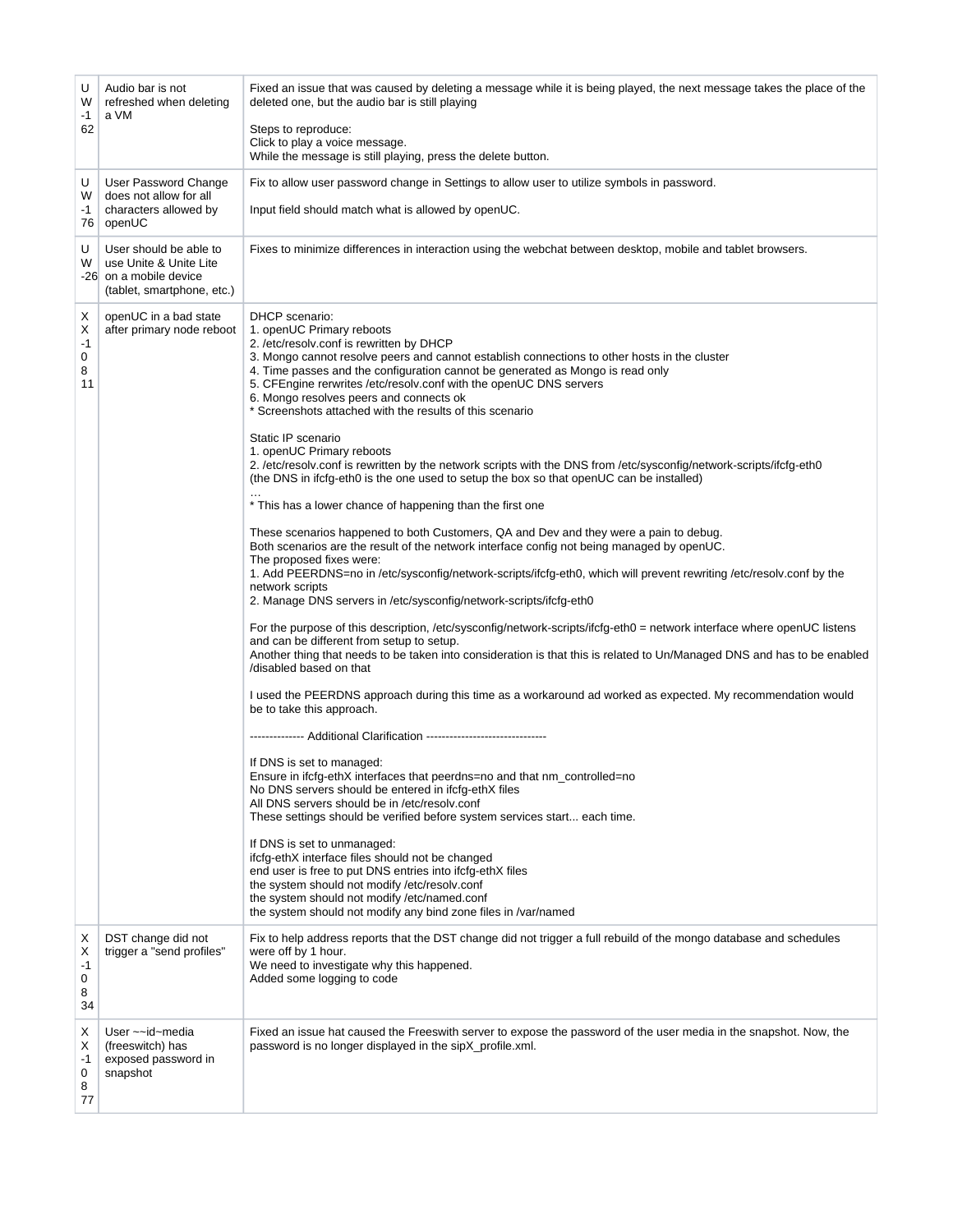| х<br>Χ<br>$-1$<br>0<br>8<br>99 | OpenFire restarts on<br>nearly every<br>configuration change                                              | Fixed an issue that caused the Openfire server to restart each time the administrator performed changes to the<br>configuration This issue caused the incoming calls to be rejected. Now, Openfire no longer automatically restarts when<br>configurations are modified.                                                                                                                                                                                                                                                                                                                                                                                                                                                                                                                                                                                                                                                                     |
|--------------------------------|-----------------------------------------------------------------------------------------------------------|----------------------------------------------------------------------------------------------------------------------------------------------------------------------------------------------------------------------------------------------------------------------------------------------------------------------------------------------------------------------------------------------------------------------------------------------------------------------------------------------------------------------------------------------------------------------------------------------------------------------------------------------------------------------------------------------------------------------------------------------------------------------------------------------------------------------------------------------------------------------------------------------------------------------------------------------|
| х<br>х<br>$-1$<br>0<br>9<br>16 | When saving a phone<br>onSave() is triggered<br>twice                                                     | Fix to address when saving a phone either on create or on edit, the method on Save() is called twice.                                                                                                                                                                                                                                                                                                                                                                                                                                                                                                                                                                                                                                                                                                                                                                                                                                        |
| Х<br>Х<br>$-1$<br>0<br>9<br>17 | When saving a phone<br>which is part of a group<br>or groups, there will be<br>multiple calls to onSave() | Fixed an issue that caused the system to send multiple requests to the onSave()event when administrators saved or<br>edited a phone that was part of a group, or multiple groups. This issue prevented the Alarms->History page log any<br>events. Now, the snmp trap is sent correctly and alarms over the email are sent accordingly.                                                                                                                                                                                                                                                                                                                                                                                                                                                                                                                                                                                                      |
| Х<br>X<br>$-1$<br>1<br>0<br>82 | Internal error when<br>accessing Licensing tab<br>after Restore on a<br>different domain                  | Fixed an issue that prevented the Licensing page from displaying the content and caused the system to generate an<br>internal error. This issue occurred when the licence used by the system was incorrect. Now, a job status error is still<br>generated, but the Licensing page is correctly displayed.                                                                                                                                                                                                                                                                                                                                                                                                                                                                                                                                                                                                                                    |
| X<br>Χ<br>$-1$<br>1<br>1<br>11 | Polycom SIP Servers<br>transport settings not<br>applied                                                  | Fix to address SIP Server transport settings not being applied to configuration files.<br>Administrators can set transfer on a phone using three pages:<br>1. SIP Servers > Outbound proxy > transport<br>2. Line > Registration > Outbound proxy transport<br>3. Line >Registration > Primary/Second registration server > transport<br>However, it is recommended to use an outbound proxy only if administrators want to redirect SIP traffic through a<br>server other than the registration server. You can set the outbound proxy globally on the phone and particularly on each<br>line. The value set on the line will override the value set globally.<br>For example, for a phone with 4 lines and an outbound proxy set on the SIP server setting globally, but on line 4 there<br>is a different outbound proxy, the first 3 lines will use the globally defined outbound proxy and the fourth line will use its<br>own setting. |
| х<br>х<br>$-1$<br>1<br>1<br>22 | Up and down arrows not<br>working when adding<br>new call forwarding<br>entries                           | Fixed an issue with the Unite User Portal that prevented the up and down arrows next to the options on the Call<br>Forwarding tab from being displayed. Now, the arrows are correctly displayed and allow users to add entries for the call<br>forwarding options and or to change their order.                                                                                                                                                                                                                                                                                                                                                                                                                                                                                                                                                                                                                                              |
| Х<br>X<br>1<br>1<br>25         | Phone Outbound Proxy<br>does not override Line<br>Outbound proxy                                          | Fixed an issue where setting the value of the Server on the Phone>SIP server page for a Polycom phone or phone<br>group, did not override the value of address for the Primary and Secondary Registration servers on the<br>Line>Registration page. Now, the phone value always overrides the line value.                                                                                                                                                                                                                                                                                                                                                                                                                                                                                                                                                                                                                                    |
| X<br>X<br>$-1$<br>1<br>1<br>33 | Cannot access<br>Conferencing page after<br>deleting a server from<br>cluster                             | Fixed an issue that prevented access to the conferencing page when in an HA environment the administrator deleted<br>from the cluster a server that had a conference bridge.                                                                                                                                                                                                                                                                                                                                                                                                                                                                                                                                                                                                                                                                                                                                                                 |
| Х<br>х<br>$-1$<br>1<br>1<br>41 | Scroll bar is missing in<br>the Voicemails window                                                         | Fixed an issue with the Unite User Portal that caused the Voicemails tab to be displayed without the scroll bar.                                                                                                                                                                                                                                                                                                                                                                                                                                                                                                                                                                                                                                                                                                                                                                                                                             |
| х<br>Х<br>-1<br>1<br>1<br>70   | FreeSwitch uses some<br>CPU when idle                                                                     | Fix for freeswitch performance problems. FreeSwich performance has been dramatically improved, as it now requires 1<br>to 2% of CPU usage when it is in idle mode and only Media Services are running. Previously, FreeSwitch required<br>approximately 7% of CPU.<br>The assessment was performed on a virtual machine with a 3.4 GHz processor assigned with 2 cores with x1.7GHz<br>and 3 GB of RAM.                                                                                                                                                                                                                                                                                                                                                                                                                                                                                                                                      |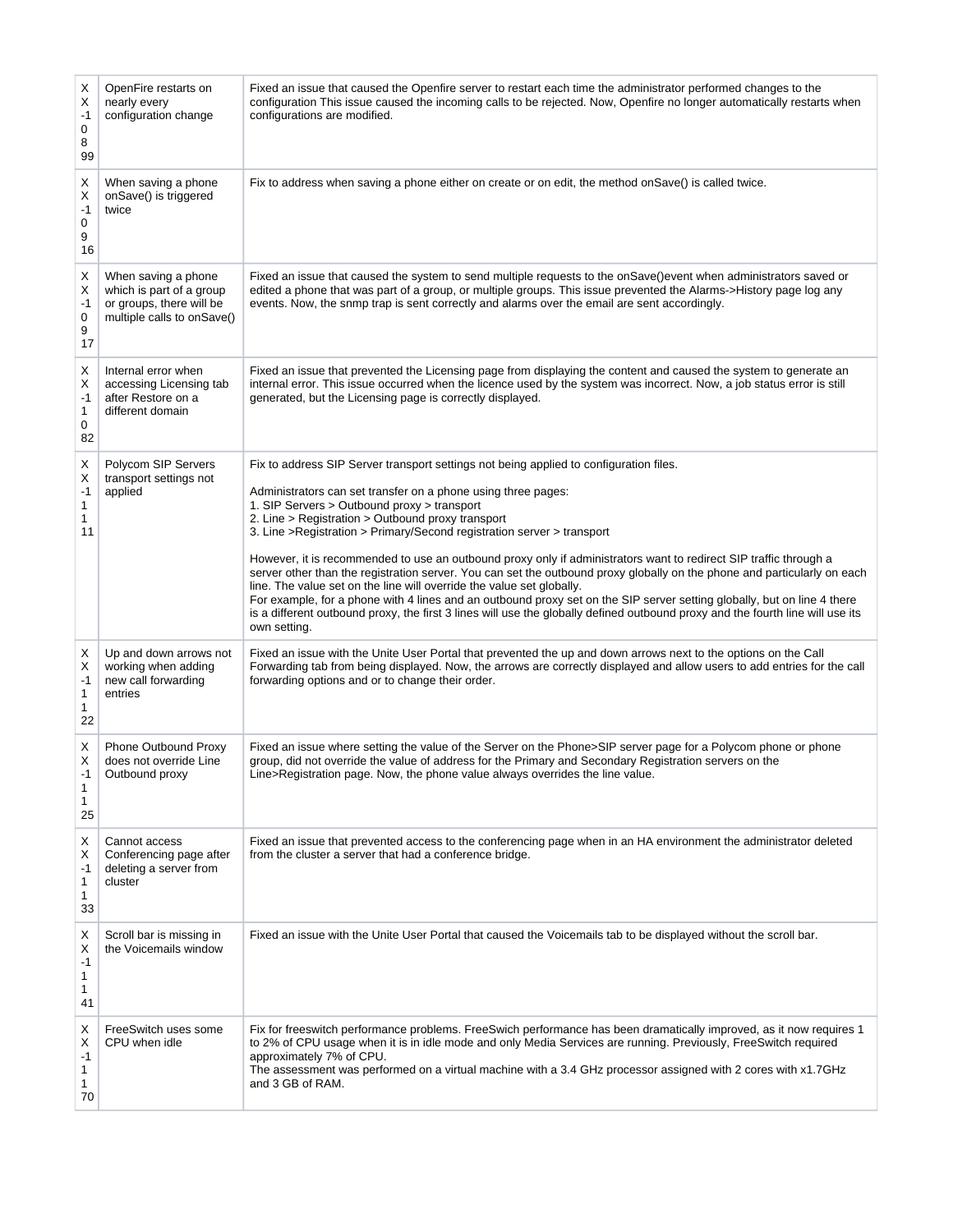| х<br>Х<br>$-1$<br>1<br>1<br>82 | Default serial fork<br>expiration and user call<br>forwarding interfere with<br>call queue/agent settings | Fixed an issue with CallQueue so that the agent setup timers would work independent of system default serial fork<br>expiration.<br>By default the openUC system will have SIP Proxy -> Default Serial Fork Expiration set to "20".<br>Also under Users -> Users -> User X -> Call forwarding value is set to 20<br>These settings will have an impact on how the call queue agent No Answer Delay Time and Max No Answer (count)<br>UC-2055, probably over other settings as well.                                                                                                                                                                                                                                                                                                                                                                                                                                                                                                                                                                                                                                                                                                                                                                                                                                                                                                                                                                              |
|--------------------------------|-----------------------------------------------------------------------------------------------------------|------------------------------------------------------------------------------------------------------------------------------------------------------------------------------------------------------------------------------------------------------------------------------------------------------------------------------------------------------------------------------------------------------------------------------------------------------------------------------------------------------------------------------------------------------------------------------------------------------------------------------------------------------------------------------------------------------------------------------------------------------------------------------------------------------------------------------------------------------------------------------------------------------------------------------------------------------------------------------------------------------------------------------------------------------------------------------------------------------------------------------------------------------------------------------------------------------------------------------------------------------------------------------------------------------------------------------------------------------------------------------------------------------------------------------------------------------------------|
| х<br>х<br>-1<br>1<br>1<br>90   | Offline messages<br>transmitted with every<br>new login                                                   | Fixed an issue that caused the IM client to send users off-line messages from another user, each time the user logs in<br>and logs out the IM client. Now, the off-line message is only displayed only ince, when the user logs in the system.                                                                                                                                                                                                                                                                                                                                                                                                                                                                                                                                                                                                                                                                                                                                                                                                                                                                                                                                                                                                                                                                                                                                                                                                                   |
| Х<br>х<br>-1<br>1<br>1<br>92   | Users members of<br>multiple groups can only<br>see the first group in<br>their contacts list             | Fixed an issue where users members of multiple groups can only see the first group in their contacts list, if the<br>administrator previously changed the user groups. This issue occurred in a HA environment with Pidgin and Unite2<br>clients running on Ubuntu.                                                                                                                                                                                                                                                                                                                                                                                                                                                                                                                                                                                                                                                                                                                                                                                                                                                                                                                                                                                                                                                                                                                                                                                              |
| Х<br>Χ<br>$-1$<br>1<br>1<br>96 | Setting a custom status<br>no longer works                                                                | Fixed an issue with the Open Fire service that prevented users from viewing custom messages set by another user in<br>the Pidgin IM client.                                                                                                                                                                                                                                                                                                                                                                                                                                                                                                                                                                                                                                                                                                                                                                                                                                                                                                                                                                                                                                                                                                                                                                                                                                                                                                                      |
| Х<br>Χ<br>-1<br>1<br>1<br>97   | <b>Changing User Group</b><br>name several times in a<br>row not visible until<br>openfire restart        | Fixed an issue with the Open Fire service that prevented the administrator from updating user group names in the IM<br>client. Thi sissue has been fixed by implementing a mechanism for HA where only one node processes MongoDB<br>events. Now, group name is succesfully changed in admin UI as well as in IM Client.                                                                                                                                                                                                                                                                                                                                                                                                                                                                                                                                                                                                                                                                                                                                                                                                                                                                                                                                                                                                                                                                                                                                         |
| Х<br>х<br>$-1$<br>1<br>2<br>13 | Overwriting users table<br>through Import ".csv" file<br>damage mongoDB                                   | HA - 3 nodes cluster: primary, secondary, arbiter.<br>steps to reproduce:<br>1. Import "5000users.csv" file<br>all users will be created without any errors.<br>2. Import for the 2'nd time the same file . This should overwrite the users table.<br>Expected result:<br>overwriting the users table should be done without errors.<br>Actual result:<br>Mongo damaged, primary server and secondary become UNAVAILABLE.<br>ps:<br>tested for 1 node on 14.04 and 14.10<br>tested for HA in 14.04<br>this bug is reproduced only for HA in 14.10<br>Downer you can find the errors from sipxconfig.log:<br>[root@p151 ~]# tail -f /var/log/sipxpbx/sipxconfig.log<br>"2014-06-26T08:23:52.440000Z":747:JAVA:ERR:p151.dluca.ezuce.ro:qtp2090424299-26: 00000000:UserDecorator:"<br>failed to retrieve user profile Read operation to server s152.dluca.ezuce.ro/10.5.0.152:27017 failed on database<br>profiles; nested except ion is com.mongodb.MongoException\$Network: Read operation to server s152.dluca.e zuce.ro<br>/10.5.0.152:27017 failed on database profiles"<br>Thu Jul 10 14:20:35.598 [initandlisten] connection refused because too many open connections: 819<br>Snapshots attached for primary, secondary and arbiter.<br>workaround:<br># nano /etc/security/limits.d/99-mongodb-nproc.conf<br>mongodb - nproc 655350<br># service mongod restart<br># service mongod status \\to find mongod <pid><br/># cat /proc/<pid>/limits</pid></pid> |
| х<br>Х<br>-1<br>1<br>2<br>25   | CPU_THRESHOLD_EX<br>CEEDED Alarm - isn't<br>generated                                                     | Fixed an issue that prevented the system from generating the CPU_THRESHOLD_EXCEEDED when the CPU usage<br>was higher than the one determined by the administrator. Now, the alarm is correctly generated in Alarms>History, the<br>snmptrapd.log and it is sent by email.                                                                                                                                                                                                                                                                                                                                                                                                                                                                                                                                                                                                                                                                                                                                                                                                                                                                                                                                                                                                                                                                                                                                                                                        |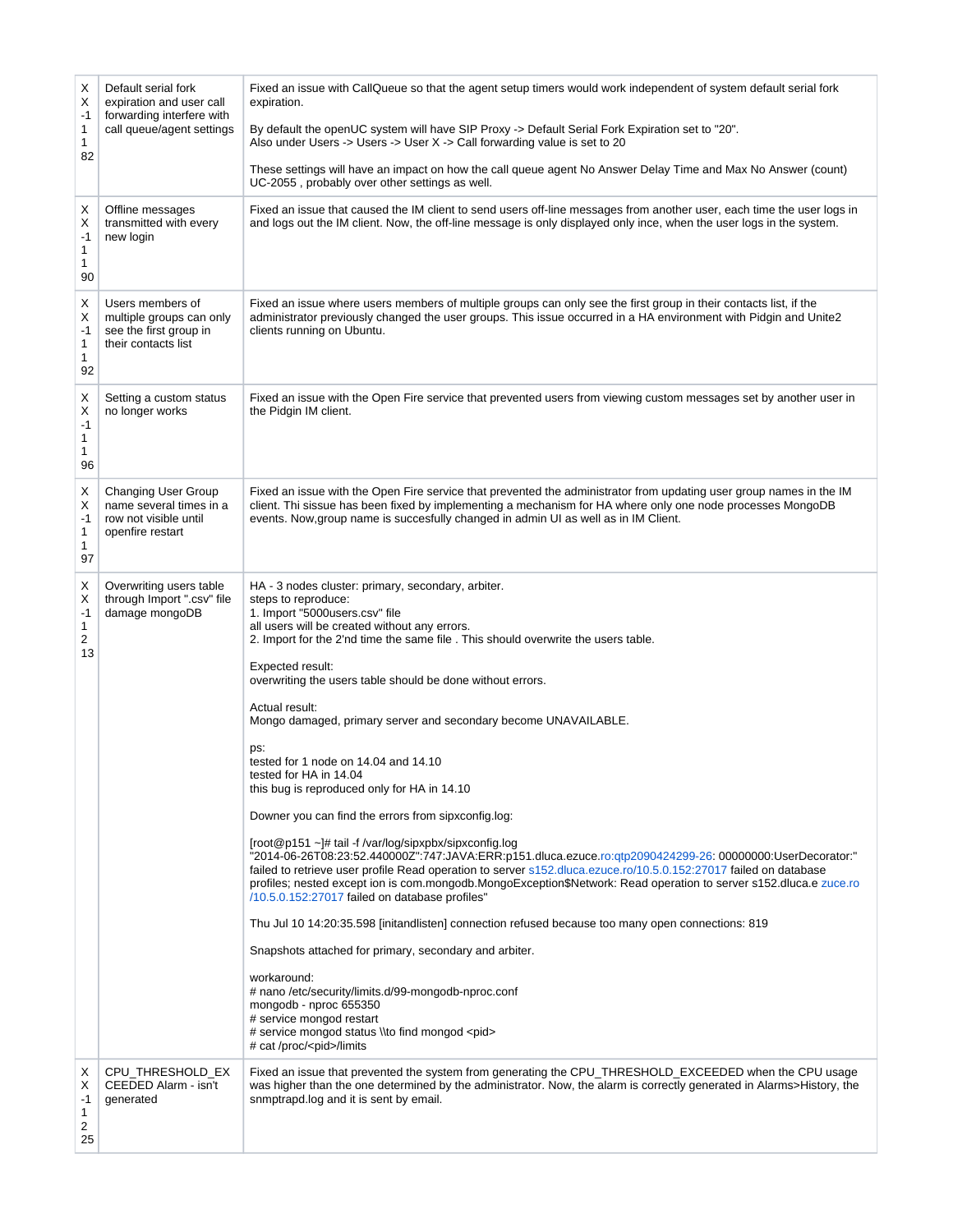| Х<br>Χ<br>$-1$<br>1<br>2<br>26 | CPU_THRESHOLD_RE<br>COVERED Alarm - isn't<br>generated                                                          | Fixed an issue that prevented the system from generating the CPU_THRESHOLD_RECOVERED when the CPU usage<br>was higher than the one determined by the administrator. Now, the alarm is correctly generated in Alarms>History, the<br>snmptrapd.log and it is sent by email.                                                                                                                                                               |
|--------------------------------|-----------------------------------------------------------------------------------------------------------------|------------------------------------------------------------------------------------------------------------------------------------------------------------------------------------------------------------------------------------------------------------------------------------------------------------------------------------------------------------------------------------------------------------------------------------------|
| X<br>X<br>$-1$<br>1<br>2<br>30 | The proxy MUST<br>remove the user-<br>provided P-Preferred-<br>Identity header from any<br>message it forwards. | The proxy now removes the user-provided P-Preferred-Identity header from any message it forwards.                                                                                                                                                                                                                                                                                                                                        |
| Х<br>X<br>-1<br>1<br>2<br>32   | STUN binding requests<br>interpreted by SIP<br>transport as EOF reads                                           | STUN (Session Traversal Utilities for NAT) binding requests are now treated by ports (port 5060 by default) as NOOPs.<br>Previously they were processed as zero length reads and caused the SIP transport protocol to generate assertions if<br>they the number of packets was higher than 20.                                                                                                                                           |
| X<br>Χ<br>-1<br>1<br>2<br>38   | <b>Authentication Rules</b><br>should not authenticate<br>calls to registered users<br>from an SBC or gateway   | If an SBC handles remote worker registrations and it is also configured as a gateway with permission, calls to<br>registered users will be authenticated. This will fail if the call is coming from the PSTN.<br>Note: This is untested by QA in 14.10. It is disabled by default. Full delivery pending QA in 15.04.                                                                                                                    |
| Χ<br>Χ<br>$-1$<br>1<br>2<br>40 | Grandstream phones<br>are unable to disable<br>NAT TRAVERSAL<br>feature                                         | Fixed an issue that prevented administrators from disabling NAT traversal features for Grandstream phones.                                                                                                                                                                                                                                                                                                                               |
| Х<br>X<br>$-1$<br>1<br>2<br>52 | Extra LF in dhcpd.conf<br>file causing restart<br>problems                                                      | Fixed an issue with the dhcpd.conf file that prevented the Dynamic Host Configuration Protocol (DHCP) server from<br>running. This issue occurred because of an extra line feed in the file.                                                                                                                                                                                                                                             |
| X<br>Χ<br>$-1$<br>1<br>2<br>61 | DNS advisor - A records<br>missing                                                                              | Fixed an issue that caused the DNS Advisor to erroneously generate errors regarding missing A records, even though<br>they were present in the default view.                                                                                                                                                                                                                                                                             |
| Х<br>X<br>1<br>2<br>96         | Remove Outbound<br>Proxy Auto-fill from<br>Polycom and<br>Audiocodes Plugins                                    | Fixed an issue that caused the system to auto fill the outbound proxy setting for Polycom and Audiocodes Plugins with<br>the SIP domain. Now, the Outbound proxy transport field on the Line > Registration is blank by default.                                                                                                                                                                                                         |
| Х<br>х<br>$-1$<br>1<br>3<br>02 | User cannot add<br>comments to forwarded<br>voicemail when mp3<br>used                                          | Fixed an issue that prevented users from adding comments to a forwarded voicemail when the system was set to MP3<br>encoding. Now, then message is correctly forwarded with both the mp3 file and the new message added by the user.                                                                                                                                                                                                     |
| Х<br>Х<br>-1<br>1<br>3<br>05   | Create SSL connector in<br>Jetty for web socket                                                                 | A SSL connector and a firewall rule have been added to the Jetty HTTP server on port 8076 for web sockets. This has<br>been implemented because we cannot proxy wss packets over httpd port 443 with the current version of apache httpd<br>server.                                                                                                                                                                                      |
| Х<br>Х<br>-1<br>1<br>3<br>08   | Changing avatar will<br>cause a lot of log<br>messages to be sent                                               | The following changes have been performed to prevent the system from generating an unnecessary large number of<br>log messages when users changed the avatar:<br>-re-enabled avatar operations log listener,<br>-removed unused caches,<br>-removed Delete Avatar job,<br>-removed MD5 verification of old and new avatar,<br>-used VCardEventDispatcher.dispatchVCardUpdated in VcardUpdateJob to clear caches then broadcast presence. |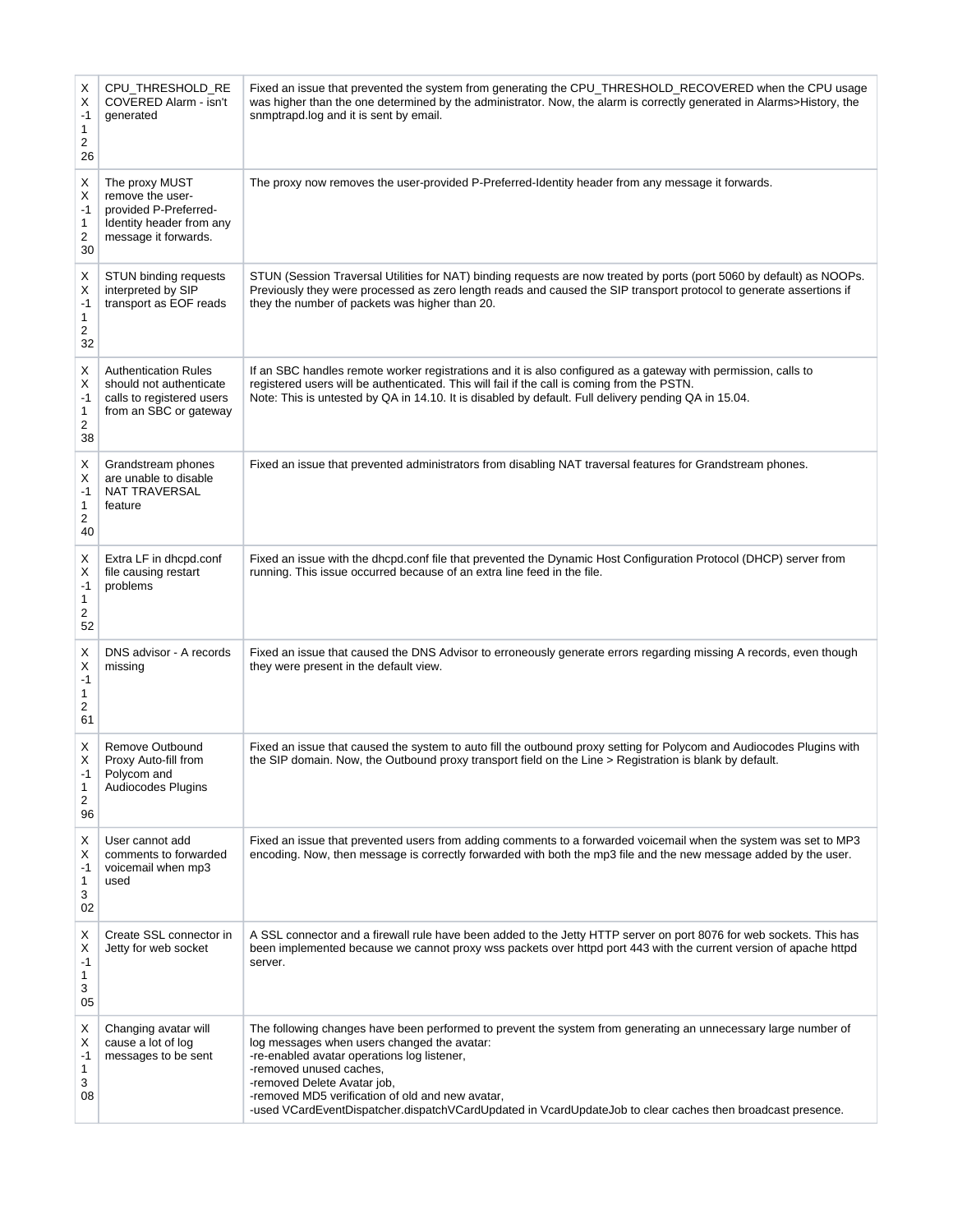| Х<br>X<br>$-1$<br>$\mathbf{1}$<br>3<br>11 | Multiple groups of users<br>can cause problems<br>when EN / DIS IM<br>services                         | Fixed an issue where multiple IM groups of users could cause problems with enabling or disabling IM services.<br>Steps to reproduce:<br>- Enable for each group all IM services and MyBuddy services<br>- Login via Pidgin with "200" and "201" users accounts<br>(expected results: users logged successfully, they can see both "MyGroup" and "MySndGroup")<br>- For "MyGroup" go to Users->User Groups->Instant Messaging and uncheck / disable "Enable IM account", "Add user<br>group as IM group" and "Add MyBuddy to the IM group"<br>- For safety even if i'm not sure this is the correct practice, go to Pidgin and logout/login "200" and "201" users<br>Expected results: "MyGroup" should disappear from contact list<br>Actual results: "MyGroup" still present in contact list.<br>If is not reproducible with first try insist many times (2 times of enable/disable IM services)<br>Additional testing: Delete users 200 and 201 from MyGroup - after this practice the group will disappear from Pidgin<br>Workaround:<br>disable IM services for the second group also - both groups will not appear anymore in Pidgin list as expected |
|-------------------------------------------|--------------------------------------------------------------------------------------------------------|------------------------------------------------------------------------------------------------------------------------------------------------------------------------------------------------------------------------------------------------------------------------------------------------------------------------------------------------------------------------------------------------------------------------------------------------------------------------------------------------------------------------------------------------------------------------------------------------------------------------------------------------------------------------------------------------------------------------------------------------------------------------------------------------------------------------------------------------------------------------------------------------------------------------------------------------------------------------------------------------------------------------------------------------------------------------------------------------------------------------------------------------------------|
| Х<br>X<br>$-1$<br>$\mathbf{1}$<br>3<br>15 | removing regions left<br>shardld $!= 0$ ,<br>registrations are lost                                    | Fixed an issue that caused the Mongo registrardatabase to display two contacts with different expires for the same<br>registration. This issue occurred in the Mongo registrar database when there was one registration for the same phone<br>on two different regions, and consequently two different shard lds. Now, the phone refreshes registration on the same<br>shardld (0) in order not to lose registrations.                                                                                                                                                                                                                                                                                                                                                                                                                                                                                                                                                                                                                                                                                                                                     |
| X<br>X<br>$-1$<br>1<br>3<br>17            | Push-To-Talk and<br>Paging Groups" page<br>crashes upon edit                                           | Fixed an issue that caused the Push-To-Talk and Paging Groups section to generate a server related error when<br>applying changes to Polycom phones.<br>To replicate this issue in your environment, follow these steps:<br>1. In the main menu, click Devices>Phones.<br>2. Click on a Polycom phone in the Phone column.<br>3. Click the Push-To-Talk and Paging Groups option under the Identification section.<br>4. Perform one or several changes on the page an d then click the Apply button. The following error was generated:<br>javax.servlet.ServletException: java.lang.IllegalStateException: Form too many keys                                                                                                                                                                                                                                                                                                                                                                                                                                                                                                                            |
| Χ<br>X<br>$-1$<br>1<br>3<br>20            | Permission for retired<br>feature still on the<br>available list - System :<br>SBC (Cisco Integration) | The System: SBC (Cisco Integration) Read permission has been removed from the user interface of the administrator,<br>as it is no longer supported.<br>To review the changes follow these steps:<br>1.Go to Users>Admin Roles<br>2. Click the Add new role button.<br>3. Under the Permission section, notice that the System : SBC (Cisco Integration) Read permission is no longer available<br>under the Available column.                                                                                                                                                                                                                                                                                                                                                                                                                                                                                                                                                                                                                                                                                                                              |
| X<br>Χ<br>$-1$<br>$\mathbf{1}$<br>3<br>27 | Config does not start<br>due to PolycomPhone<br>null pointer exception<br>when replicating             | Fixed an issue that caused the Phones page to fail and generate a Polycom Phone null pointer exception when<br>performing the Send Profile action when the phone list contained a Polycom phone.                                                                                                                                                                                                                                                                                                                                                                                                                                                                                                                                                                                                                                                                                                                                                                                                                                                                                                                                                           |
| Χ<br>Х<br>$-1$<br>1<br>3<br>28            | Location delete fails with<br>internal error if no<br>conference role enabled<br>on that location      | Fixed an issue that caused the system to generate internal error messages when users deleted a location that did not<br>have an enabled conference role. Now no errors are generated and locations are succesfully deleted.                                                                                                                                                                                                                                                                                                                                                                                                                                                                                                                                                                                                                                                                                                                                                                                                                                                                                                                                |
| Χ<br>Х<br>-1<br>1<br>3<br>56              | Apache regular<br>expressions break<br>Grandstream config<br>download                                  | The regular expression "AliasMatch" parameters located in the /etc/httpd/conf.d/sipxconfig.conf path caused files that<br>begin with "cfg" to return a "404 not found" error message when requested through HTTP from an OpenUC server. This<br>issue has been fixed by replacing<br>AliasMatch /(.*).cfg "/var/sipxdata/configserver/phone/profile/tftproot/\$1.cfg"<br>with<br>AliasMatch / *cfg.* "/var/sipxdata/configserver/phone/profile/tftproot/\$0".<br>Also, two new matches were added:<br>AliasMatch/gs_config/.* "/var/sipxdata/configserver/phone/profile/tftproot/gs_config/\$0"<br>AliasMatch /gs_phonebook/.* "/var/sipxdata/configserver/phone/profile/tftproot/gs_phonebook/\$0"                                                                                                                                                                                                                                                                                                                                                                                                                                                        |
| Х<br>Х<br>-1<br>1<br>3<br>59              | Import csv does not<br>ignore empty vociemail<br>pin                                                   | The Import CSV functionality no longer ignores empty fields when performing updates. If a value is missing, it does not<br>updates the user properties and the value already defined in siXecs is displayed. For example, if a voice mail pin is<br>empty in CSV, the pin is not updated after CSV import.                                                                                                                                                                                                                                                                                                                                                                                                                                                                                                                                                                                                                                                                                                                                                                                                                                                 |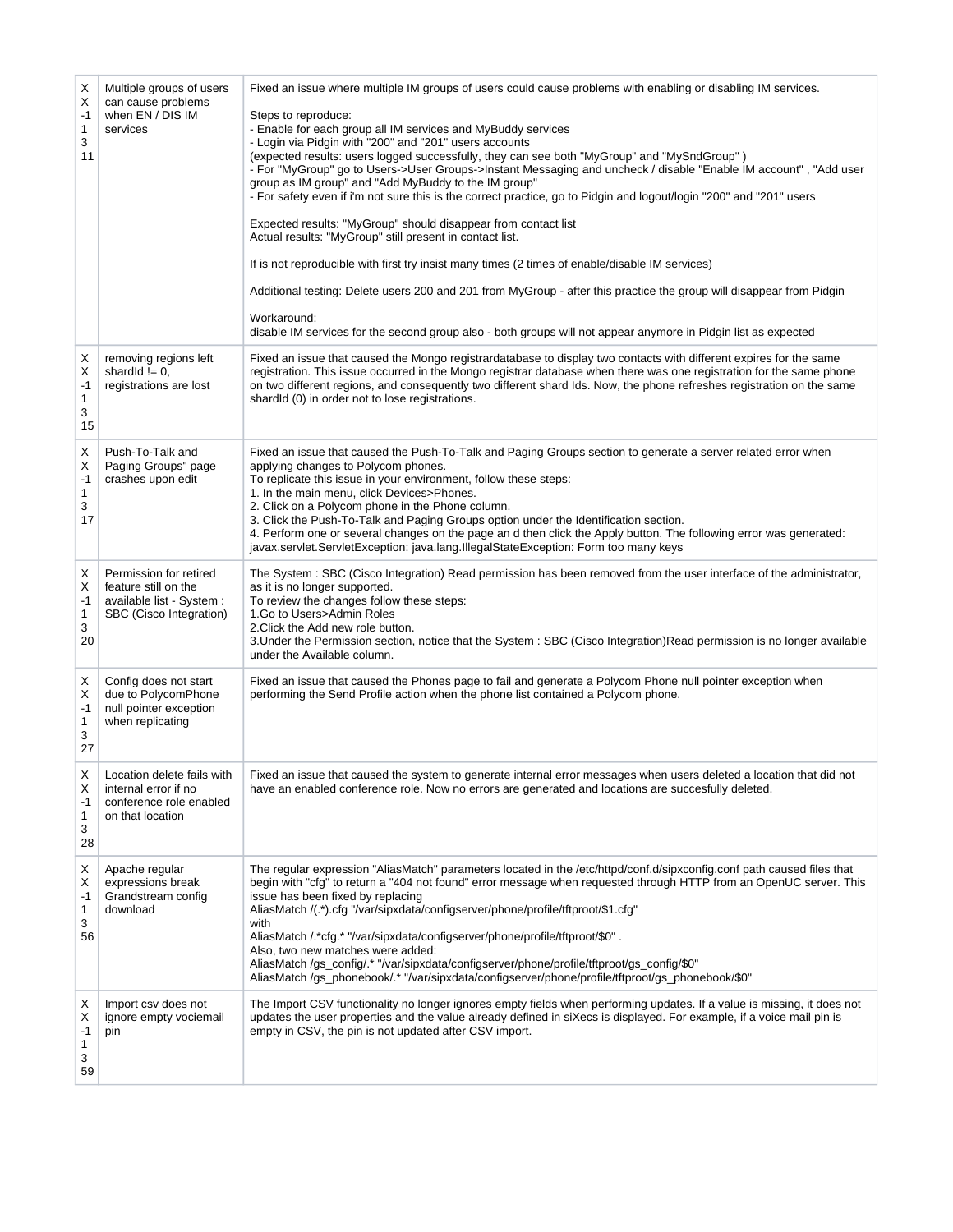| Χ<br>Χ<br>$-1$<br>1<br>3<br>71 | Resource list (speed<br>dials) not updated on<br>extension removal                                  | Fixed an issue affecting the SSS service that prevented the speed dial list from correctly updating when the<br>administrator deleted a system extension that was part of a resource list (speed dials) of a user. Now, when a user<br>extension, conference room, park extension, or others are deleted, the speed dial list correctly contains with up to date<br>information.                                                                                                                                                                                                                                                                                                                                                                                                                                                                                                                                                                                                                                                                                                                                                                                                                                                                                                                                                                                                                                                                                                                                                                                                                                                                                                                                                                                                                                                                                                                                                                                                                                                                                                                                                                                      |
|--------------------------------|-----------------------------------------------------------------------------------------------------|-----------------------------------------------------------------------------------------------------------------------------------------------------------------------------------------------------------------------------------------------------------------------------------------------------------------------------------------------------------------------------------------------------------------------------------------------------------------------------------------------------------------------------------------------------------------------------------------------------------------------------------------------------------------------------------------------------------------------------------------------------------------------------------------------------------------------------------------------------------------------------------------------------------------------------------------------------------------------------------------------------------------------------------------------------------------------------------------------------------------------------------------------------------------------------------------------------------------------------------------------------------------------------------------------------------------------------------------------------------------------------------------------------------------------------------------------------------------------------------------------------------------------------------------------------------------------------------------------------------------------------------------------------------------------------------------------------------------------------------------------------------------------------------------------------------------------------------------------------------------------------------------------------------------------------------------------------------------------------------------------------------------------------------------------------------------------------------------------------------------------------------------------------------------------|
| х<br>X<br>$-1$<br>1<br>3<br>74 | sipXcallqueue selects<br>random FS Server in<br>cluster                                             | Fixed an issue that caused the sipXcallqueue server to select a random FreeSwitch instance in the cluster when a call<br>queue is added to the system. Now, the call queue is automatically redirected to the local FreeSwitch.                                                                                                                                                                                                                                                                                                                                                                                                                                                                                                                                                                                                                                                                                                                                                                                                                                                                                                                                                                                                                                                                                                                                                                                                                                                                                                                                                                                                                                                                                                                                                                                                                                                                                                                                                                                                                                                                                                                                       |
| х<br>Х<br>$-1$<br>1<br>3<br>95 | Sipxrecording running<br>on server where it is not<br>enabled                                       | Fixed an issue that caused the sipxrecording process to start and use memory even though the process was stopped<br>on the server. This issue occurred when running a sipp subscribe load test on one server part of a three nodes cluster.<br>Now, the sipxrecording process only runs on the server where it's enabled.                                                                                                                                                                                                                                                                                                                                                                                                                                                                                                                                                                                                                                                                                                                                                                                                                                                                                                                                                                                                                                                                                                                                                                                                                                                                                                                                                                                                                                                                                                                                                                                                                                                                                                                                                                                                                                             |
| Х<br>X<br>$-1$<br>1<br>4<br>02 | Registrar should<br>preserve callgroup<br>param in contacts                                         | When the the HTTP INVITE request contains the parameter named "callgroup" set to "user", the registrar adds it to<br>every contact returned in a 302.                                                                                                                                                                                                                                                                                                                                                                                                                                                                                                                                                                                                                                                                                                                                                                                                                                                                                                                                                                                                                                                                                                                                                                                                                                                                                                                                                                                                                                                                                                                                                                                                                                                                                                                                                                                                                                                                                                                                                                                                                 |
| X<br>X<br>$-1$<br>1<br>4<br>04 | sipXconfig should add<br>hunt group extension as<br>a param to all its contact                      | Fixed an issue that caused the system to store hunt groups in the IM database as aliases. Now, the system correctly<br>stores hunt group extensions to the contact URI as a parameter using a new parameter called "callgroup".<br>For example, the aliases previously existed in the MongoDB as:<br>{ "id": "300", "cnt": " <sip:206@dev-ezuce.ro;sipx-noroute=voicemail?expires=30>;q=0.95", "rln": "userforward" },<br/>{ "id": "300", "cnt": "<sip:207@dev-ezuce.ro;sipx-noroute=voicemail?expires=30>;q=0.95", "rln": "userforward" }<br/>Now, they are stored as:<br/>{ "id": "300", "cnt": "<sip:206@dev-ezuce.ro;callgroup=300;sipx-noroute=voicemail?expires=30>;q=0.95", "rln":<br/>"userforward" },<br/>{ "id": "300", "cnt": "<sip:207@dev-ezuce.ro;callgroup=300;sipx-noroute=voicemail?expires=30>;q=0.95", "rln":<br/>"userforward" }</sip:207@dev-ezuce.ro;callgroup=300;sipx-noroute=voicemail?expires=30></sip:206@dev-ezuce.ro;callgroup=300;sipx-noroute=voicemail?expires=30></sip:207@dev-ezuce.ro;sipx-noroute=voicemail?expires=30></sip:206@dev-ezuce.ro;sipx-noroute=voicemail?expires=30>                                                                                                                                                                                                                                                                                                                                                                                                                                                                                                                                                                                                                                                                                                                                                                                                                                                                                                                                                                                                                                                  |
| х<br>X<br>$-1$<br>1<br>4<br>05 | Unable to set TCP<br>transport method for<br><b>Bria Mobile</b>                                     | Fixed an issue that prevented the system from sending the TCP transport method for Bria Mobile. This issue occurred<br>because the transport setting set in UI by the administrator was not correctly translated from .ini to .xml.                                                                                                                                                                                                                                                                                                                                                                                                                                                                                                                                                                                                                                                                                                                                                                                                                                                                                                                                                                                                                                                                                                                                                                                                                                                                                                                                                                                                                                                                                                                                                                                                                                                                                                                                                                                                                                                                                                                                   |
| Х<br>X<br>$-1$<br>1<br>4<br>25 | empty mp3 file created<br>when voicemail set to<br>mp3 and call hanged up<br>before leaving message | Fixed an issue that caused an exception to be generated when the mp3 file was set to Mp3 and the caller hanged up<br>before leaving the message, thus preventing users from determining the call duration. The issue occurred because the<br>system was not performing disk clean up, thus the temporary messages were still kept on the disk. Now, in case of an<br>empty file, the duration is set to 0 instead of throwing exception. The system generated the following exception:<br>"2014-10-22T10:40:22.357000Z":6:sipXivr:ERR:openuctest.ezuce.ro:Thread-16:00000000:sipxivr:"SipXivr::run"<br>java.lang.RuntimeException: Message::getDuration Problem determining duration of /var/sipxdata/mediaserver/data<br>/mailstore/201/deleted/temp_recording_5288578795931161421.mp3<br>at org.sipfoundry.commons.util.AudioUtil.extractMp3Duration(AudioUtil.java:48)<br>at org.sipfoundry.voicemail.mailbox.TempMessage.getDuration(TempMessage.java:89)<br>at org.sipfoundry.voicemail.Deposit.clearChannelUUID(Deposit.java:266)<br>at org.sipfoundry.voicemail.Deposit.runAction(Deposit.java:220)<br>at org.sipfoundry.voicemail.VoiceMail.voicemail(VoiceMail.java:53)<br>at org.sipfoundry.voicemail.VoiceMail.run(VoiceMail.java:42)<br>at org.sipfoundry.sipxivr.SipxIvrApp.run(SipxIvrApp.java:31)<br>at org.sipfoundry.sipxivr.SipXivr.runEslRequest(SipXivr.java:61)<br>at org.sipfoundry.sipxivr.esIrequest.EsIRequestScopeRunnable.run(EsIRequestScopeRunnable.java:24)<br>at java.lang.Thread.run(Thread.java:701)<br>Caused by: org.jaudiotagger.audio.exceptions.InvalidAudioFrameException: No audio header found<br>withintemp_recording_5288578795931161421.mp3<br>at org.jaudiotagger.audio.mp3.MP3AudioHeader. <init>(MP3AudioHeader.java:138)<br/>at org.jaudiotagger.audio.mp3.MP3File.<init>(MP3File.java:379)<br/>at org.jaudiotagger.audio.mp3.MP3FileReader.read(MP3FileReader.java:39)<br/>at org.jaudiotagger.audio.AudioFileIO.readFile(AudioFileIO.java:286)<br/>at org.jaudiotagger.audio.AudioFileIO.read(AudioFileIO.java:150)<br/>at org.sipfoundry.commons.util.AudioUtil.extractMp3Duration(AudioUtil.java:44</init></init> |
| х<br>Х<br>-1<br>1<br>4<br>46   | Call does not roll to<br>voicemail                                                                  | Fixed an issue that prevented the IVR from sending a call to the voicemail when the callee rejected the call. Previously,<br>the busy tone was sent to the caller.<br>To replicate this issue in your environment, follow these steps:<br>1. In OpenUC, perform a call from an internal line to another internal line.<br>2. Reject the call and notice that the busy tone is sent to the caller.                                                                                                                                                                                                                                                                                                                                                                                                                                                                                                                                                                                                                                                                                                                                                                                                                                                                                                                                                                                                                                                                                                                                                                                                                                                                                                                                                                                                                                                                                                                                                                                                                                                                                                                                                                     |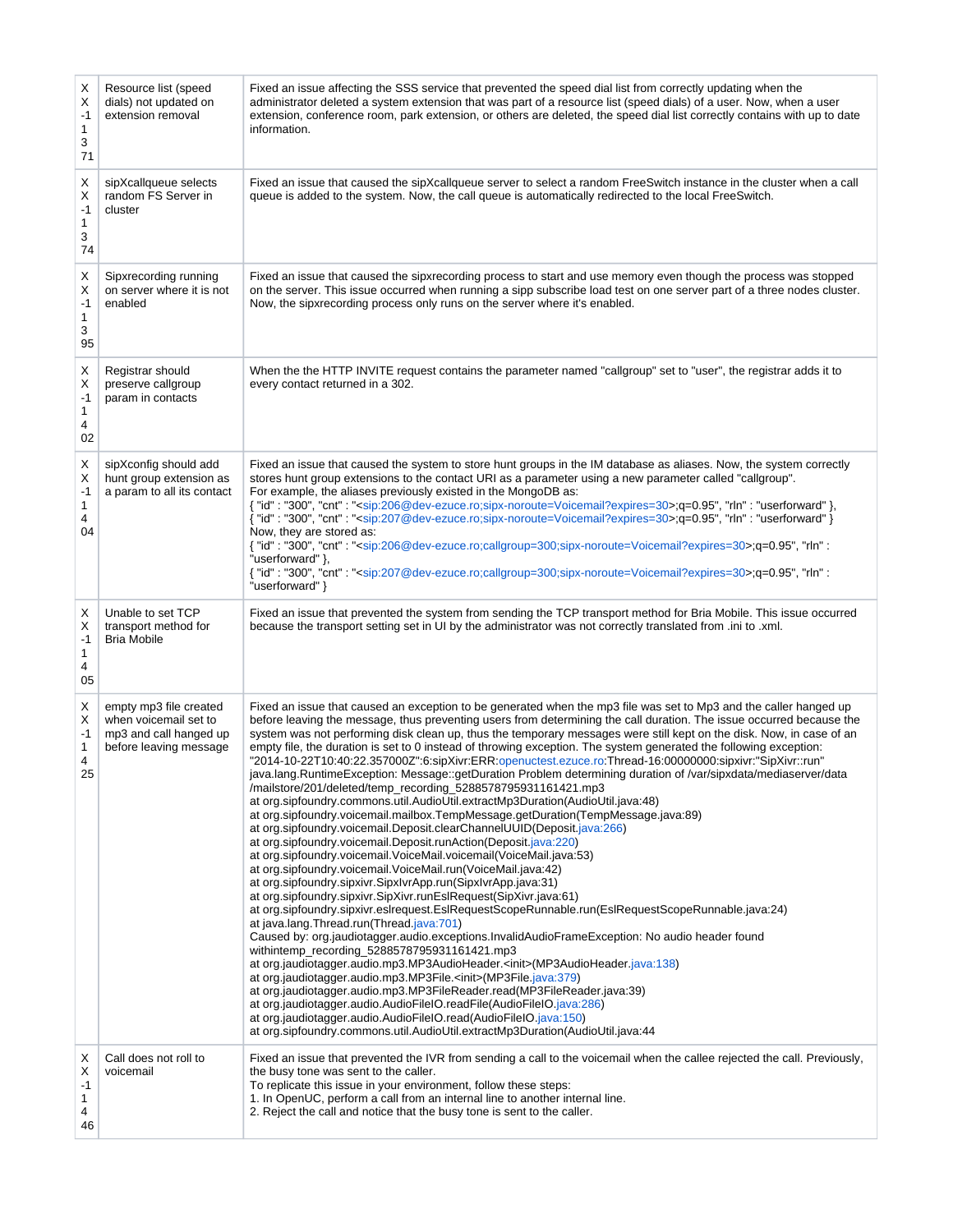| Х<br>Χ<br>$-1$<br>1<br>4<br>58 | Openfire certificate not<br>corectly deployed                                              | Fixed an issue with the Openfire certificate. The Openfire certificate was incorrectly deployed by the system with ssl-<br>web.crt + ssl-web.key as a keystore in /opt/openfire/resources/security/keystore. Note: the trusted authority needs to be<br>added under System/Certificates/Certificate Authority tab, in order to be validated by Openfire.                                                                                                                                                                                                                                                                          |
|--------------------------------|--------------------------------------------------------------------------------------------|-----------------------------------------------------------------------------------------------------------------------------------------------------------------------------------------------------------------------------------------------------------------------------------------------------------------------------------------------------------------------------------------------------------------------------------------------------------------------------------------------------------------------------------------------------------------------------------------------------------------------------------|
| X<br>X<br>$-1$<br>1<br>4<br>62 | Bring back old log rotate<br>behavior where log file<br>gets recreated every 5<br>seconds  | Fixed an issue with the sipXportLib library that caused the snapshots to generate 0 bytes log files. Now, the log file is<br>rotated on a daily basis and snapshots are correctly generated.                                                                                                                                                                                                                                                                                                                                                                                                                                      |
| Χ<br>X<br>$-1$<br>1<br>4<br>83 | 14.04 Update 3 Can't<br>add names to Voicemail<br>Directory                                | Can't add recorded names to the voicemail for a user and have it work in the Directory.<br>In mailstore, under the extension, the name is recorded as an MP3 file, even when system is set to WAV. The MP3<br>seems to be malformed and can't be played. Deleting it, and copying a good name wav file seems to fix things. This<br>seems to be okay for names that are imported. Once you delete the working file, you can not create a new one, nor<br>record a new one to replace the working one.<br>Effected only sipXcom and not openUC.                                                                                    |
| X<br>Х<br>$-1$<br>1<br>4<br>86 | Obsolete sipxevent<br>(event notifier) service<br>should be removed                        | The sipxevent (event notifier) service has been removed.                                                                                                                                                                                                                                                                                                                                                                                                                                                                                                                                                                          |
| Х<br>Х<br>$-1$<br>1<br>4<br>94 | Sec service using a lot<br>of CPU after update to<br>14.10 until<br>sipxlogwatcher restart | When upgrading OpenUC from 4.6 Update 11 or 14.4.3 to 14.10 follow these steps to ensure the SEC service is<br>correctly running:<br>1. Upgrade from 4.6 Update 11 or 14.4.3 to 14.10.<br>2. After the upgrade is complete, perform the usual restart.<br>3. Once possible, connect via CLI and monitor processes using top. Notice that the SEC process is using a lot of CPU<br>memory.<br>4. Perform another restart OR restart only the Sipxlogwatcher service.                                                                                                                                                               |
| х<br>X<br>$-1$<br>1<br>5<br>06 | OPTIONS messages not<br>being sent to remote<br>phones                                     | Fixed an issue that prevented the NatMaintainer service from sending OPTION type messages to remote phones.                                                                                                                                                                                                                                                                                                                                                                                                                                                                                                                       |
| Χ<br>X<br>$-1$<br>1<br>5<br>14 | myBuddy does not<br>connect after reboot                                                   | The real issue here is when imbot is enabled and system is rebooted, mybuddy won't connect, unless service sipximbot<br>restart is executed after system is rebooted.<br>This is because JAVA DNS lookup does not return correctly on reboot. After a reasonable delay after reboot JAVA DNS<br>lookup performs correctly. There is a DNS lookup cache in JVM, but on false results should expire by default in 10<br>seconds. However, it still does not perform correct lookup, because Java does not react when /etc/resolv.conf is<br>updated with correct data: https://community.oracle.com/thread/1148912?start=0&tstart=0 |
| X<br>Х<br>-1<br>1<br>5<br>30   | Upgrade to 14.10 fails<br>due to old dependency                                            | Erlang version was changed and obsolete openacd package still use old Erlang version<br>Error: Package: openacd-2.0.0-67.60c2b.x86_64 (@sipXcom)<br>Requires: erlang = R15B<br>Removing: erlang-R15B-03.2.el6.x86_64 (@sipXcom)<br>erlang = $R15B-03.2$ .el6<br>Updated By: erlang-R16B-03.9.el6.x86_64 (sipXcom)<br>$erlang = R16B-03.9.el6$<br>see https://www.sipfoundry.org/topic/14-10-update-errors-erlang/<br>Marked openacd as obsolete                                                                                                                                                                                   |
| х<br>Х<br>-1<br>1<br>5<br>43   | <b>Exception in Call Queue</b><br>Settings page                                            | Fixed an issue that caused a page crash on the Features -> Call Queue -> Settings page                                                                                                                                                                                                                                                                                                                                                                                                                                                                                                                                            |
| X<br>Х<br>-1<br>1<br>5<br>44   | IVR mailbox REST:<br>Content-type header is<br>not sent                                    | Fixed an issue with the REST service that retrieves voicemails in that it did not set the response "content-type" header.<br>Some consumers (such as IE) will not read the audio file if the header is not set.                                                                                                                                                                                                                                                                                                                                                                                                                   |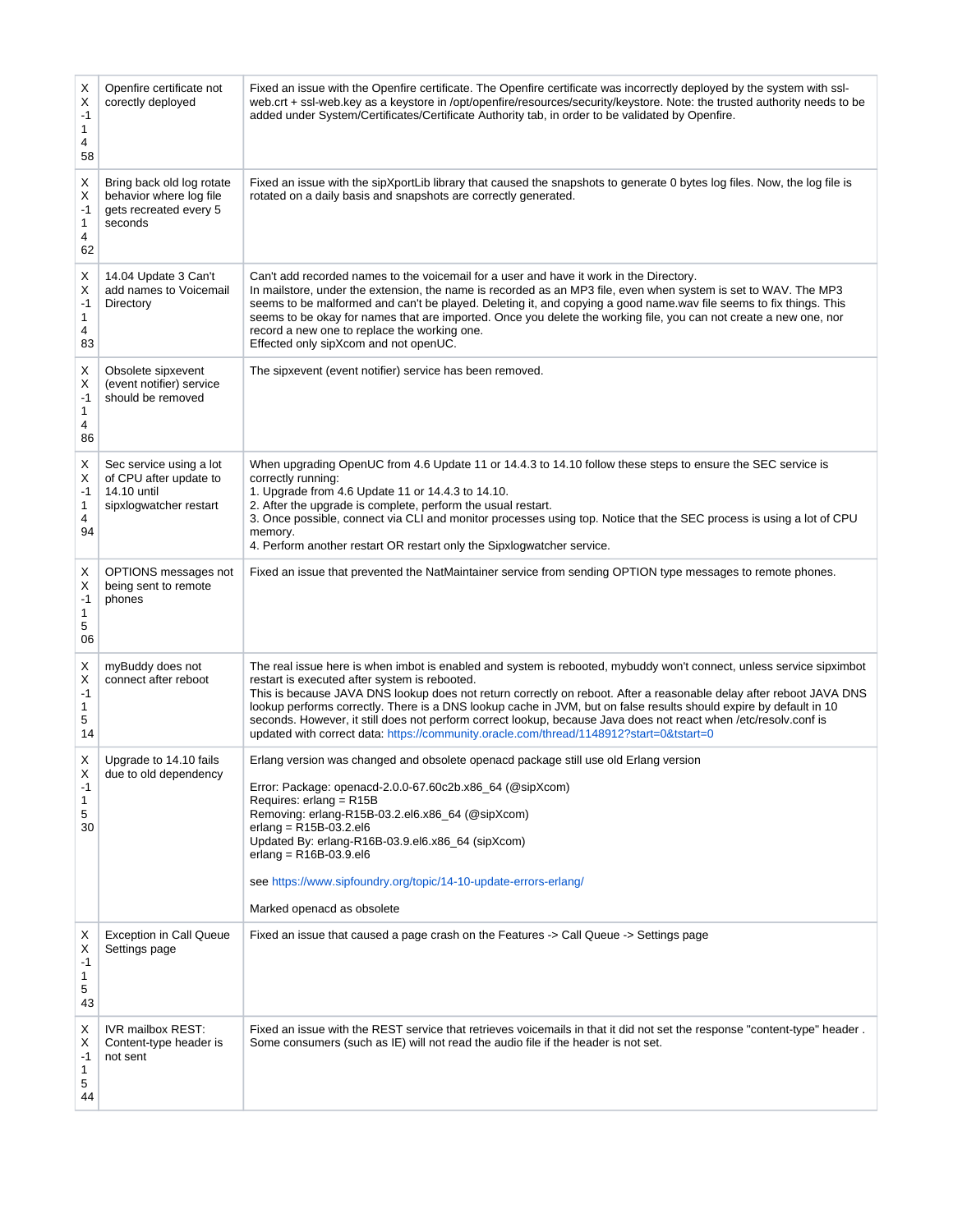| Х<br>X<br>-6<br>$\overline{7}$<br>91 | Park server leaving<br>MOH sessions and<br>parking slots "stuck"                                            | Fixed an issue that caused the Park server to drop from MOH sessions and the parking slots to become unresponsive<br>for Polycom 550 and 650 phones. This issue has been fixed by porting the Park Server to the Free Switch server.                                                                                                                                                                                                                                                                                                                                                                                                                                                                                                                                                                                                                                                                                                                                                                                                                                                                                                                                                                                                                                                                                                                                    |
|--------------------------------------|-------------------------------------------------------------------------------------------------------------|-------------------------------------------------------------------------------------------------------------------------------------------------------------------------------------------------------------------------------------------------------------------------------------------------------------------------------------------------------------------------------------------------------------------------------------------------------------------------------------------------------------------------------------------------------------------------------------------------------------------------------------------------------------------------------------------------------------------------------------------------------------------------------------------------------------------------------------------------------------------------------------------------------------------------------------------------------------------------------------------------------------------------------------------------------------------------------------------------------------------------------------------------------------------------------------------------------------------------------------------------------------------------------------------------------------------------------------------------------------------------|
| Χ<br>X<br>-9<br>3<br>41              | <b>SIPXConfig Phonebook</b><br>/PagedPhonebook<br><b>REST API returns IM</b><br>Passwords of Other<br>Users | Fixed an issue that caused the /my/pagedphonebook and /my/phonebook URIs to generate the IM passwords of other<br>users in the system when using the GET HTTP request. Now, passwords belonging to other users passwords are not<br>returned any more.                                                                                                                                                                                                                                                                                                                                                                                                                                                                                                                                                                                                                                                                                                                                                                                                                                                                                                                                                                                                                                                                                                                  |
| Χ<br>X<br>-9<br>3<br>55              | Voicemail is blank when<br>forwarded a second time                                                          | When a voicemail is forwarded a second time using IVR, the final recipient receives a blank voicemail.<br>Call in -> User A VM - forward to -> User B VM - forward to - > User C VM<br>User C will have a blank VM. There is a wav file, but it has no sound. It is the same if you listen to it on the web<br>interface or through a handset. If the recipient has their VM set to forward to their email, the attached way file is 0 bytes.<br>The email notice and the info in the users web gui show 47 seconds (in my example) so it seems to to think the<br>message is there, but it is not.                                                                                                                                                                                                                                                                                                                                                                                                                                                                                                                                                                                                                                                                                                                                                                     |
| Х<br>X<br>-9<br>3<br>94              | Remove bria port from<br>Firewall                                                                           | Bria provisioning port 12000 is not used any longer, remove this port from Firewall configuration.                                                                                                                                                                                                                                                                                                                                                                                                                                                                                                                                                                                                                                                                                                                                                                                                                                                                                                                                                                                                                                                                                                                                                                                                                                                                      |
| Χ<br>X<br>-9<br>5<br>04              | After Modifying the<br>Scheduling Period, It is<br>not getting updated to<br>the Dial Plan                  | Fix for schedule periods not being updated in the dial plan after being modified.<br>Steps to reproduce<br>1. Add Scheduling say Testing for Everydays from 9 am to 5 pm in Dial Plan scheduling page<br>2. Enable the International Dial Plan with Scheduling Testing and Long distance Prefix =00 External no =Any digit<br>3. Between 9Am to 5pm Dial 009199862527263 from user(which International dialing Enabled)<br>4. The Call will Go through<br>5. Navigate to Scheduling page and modify the Testing scheduling Period from 9am to 6pm<br>6 wait for few minutes and Between 5.15pm to 6pm Dial 009199862527263 from user(which International dialing<br>Enabled)<br><b>Expected Results</b><br>1. Either it should display warning message to restart of services when changes made in Scheduling page OR<br>2. Should get automatically updated to International Dial Plan and call should go through<br><b>Actual Results</b><br>1. There is no warning Message for Restart of Services<br>2. Not getting update automatically to International Dial Plan and call is not going through<br>Observation:<br>Each time after modifying the Scheduling Period and want to navigate to Particular Dial Plan(for that scheduling) Click<br>on OK button and Restart the services and then the changes made in Scheduling page is updated to the this Dial Plan |

# <span id="page-19-0"></span>**Known Issues**

| U<br>C<br>2<br>9<br>15  | Blind outgoing<br>transfer fails<br>through ITSP                                               | An issue exists where a blind transfer through sipXbridge to an External Number does not properly complete. Call does not get<br>dropped.<br>Workaround: Use consultative transfer                                                  |
|-------------------------|------------------------------------------------------------------------------------------------|-------------------------------------------------------------------------------------------------------------------------------------------------------------------------------------------------------------------------------------|
| U<br>C.<br>3<br>3<br>06 | <b>Bria MAC users</b><br>cannot see other<br>users' XMPP<br>presence after<br>openfire restart | If Bria for Mac is used with XMPP enabled users cannot see other users's XMPP presence after openfire restart<br>The following entry can be seen in openfire db, if dropping this record and restarting openfire issue gets solved. |
| U<br>C.<br>3<br>3<br>79 | Document that<br>SAA works only<br>on TCP w/<br>phones<br>registered over<br><b>TCP</b>        | The Shared Appearance Agent (SAA) service has the following limitations:<br>- listens only on TCP;<br>- requires that all phones that have shared lines to be registered over TCP.                                                  |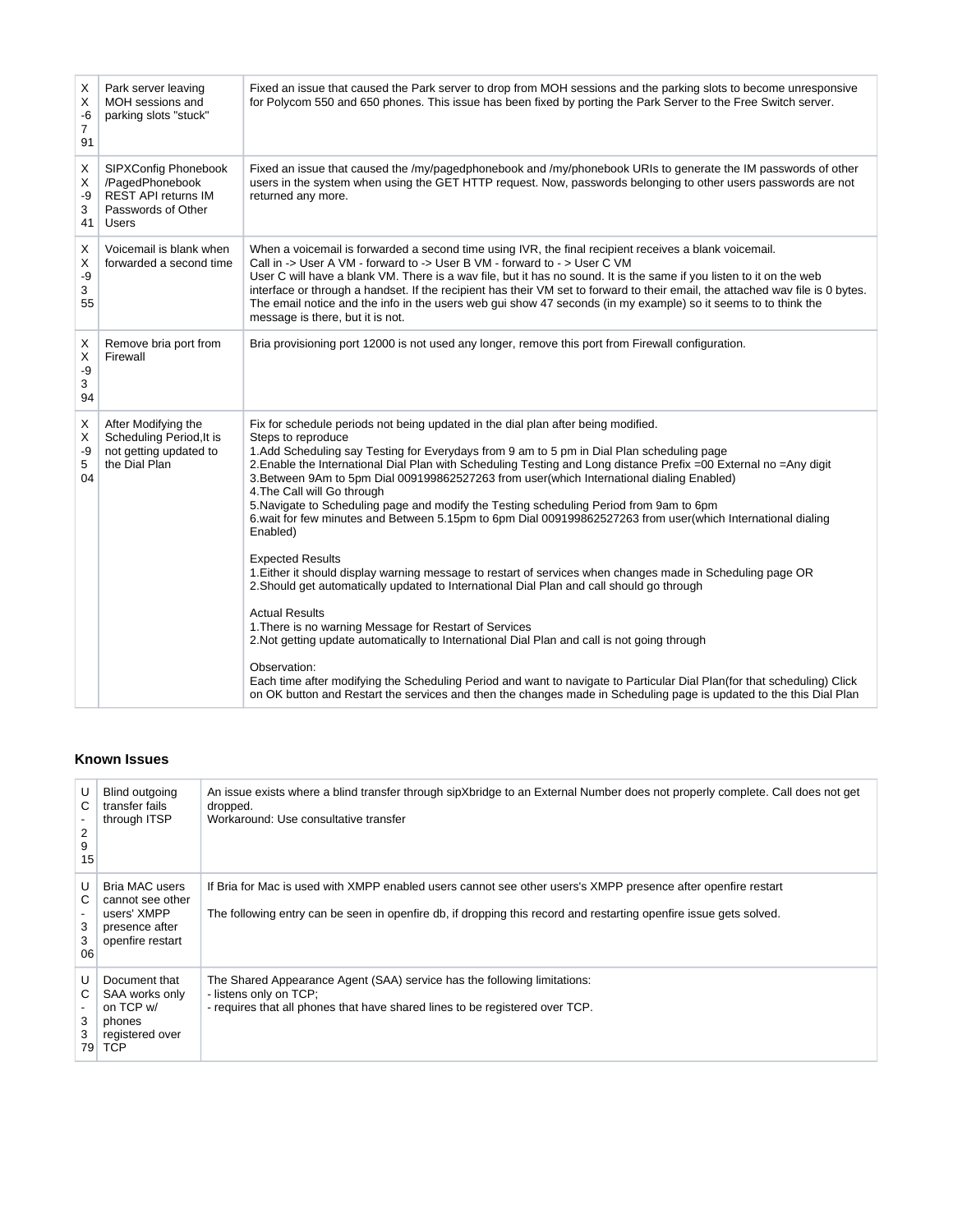| U<br>C<br>$\overline{\phantom{a}}$<br>3<br>4<br>20      | Retrieving a<br>shared line from<br>a held call stops<br>rendering for<br>both participants                                             | Known issue with odd hold handling with Polycom phones in 5.1.1 and 5.2.0 firmware.<br>Polycom firmware 5.1.1:<br>Setup:<br>201 and 202 shared lines<br>phone 1:201<br>phone 2: 201 and 202<br>phone $3:202$ (3 lineKeys)<br>1. Call established between 201 (phone1) and 202 (phone3)<br>2. Press hold on both phone1 and phone2; on phone2 the lines are shown as being able to be picked up (rendering)<br>3. Resume call from 202 phone3, on phone2 the lines are both shown as busy, although 201 on phone1 is still holding the call<br>Polycom firmware 5.2.0:<br>a) 201 calls 202<br>b) 202 holds the call then retrieves it<br>c) 202 holds again the call<br>d) 201 holds the call also<br>e) 202 retrieves the call : both shown as busy although 201 is still holding the call<br>Leave the call ongoing:<br>after 270 seconds (subscribe keep-alive expires: 300 - 30) line 201 is shown as holding<br>to reproduce in the same call repeat d) and e), otherwise, for new call, start from a) |
|---------------------------------------------------------|-----------------------------------------------------------------------------------------------------------------------------------------|------------------------------------------------------------------------------------------------------------------------------------------------------------------------------------------------------------------------------------------------------------------------------------------------------------------------------------------------------------------------------------------------------------------------------------------------------------------------------------------------------------------------------------------------------------------------------------------------------------------------------------------------------------------------------------------------------------------------------------------------------------------------------------------------------------------------------------------------------------------------------------------------------------------------------------------------------------------------------------------------------------|
| U<br>C<br>$\overline{\phantom{a}}$<br>3<br>4<br>36      | Polycom DND<br>does not work<br>for shared lines                                                                                        | Known issue with Do Not Disturb and Polycom phones with shared lines.<br>To reproduce:<br>1. Add a shared line on a Polycom phone(vvx500, vvx400)<br>2. Enable DND for that line<br>3. Make a call, the line will ring, and it should not.<br>Looks like DND is broken if line is shared. DND works fine if line is not shared. This has been reproduced with Firmware 4.1.7.                                                                                                                                                                                                                                                                                                                                                                                                                                                                                                                                                                                                                              |
| U<br>С<br>$\overline{\phantom{a}}$<br>3<br>4<br>45      | Wrong Polycom<br>phone behaviour<br>when adding the<br>same shared<br>line twice<br>compared with 1<br>line with 2 num-<br>line-keys    | Known Issue where if only one line is added with line-keys set to value 2, the phone display shows two lines, and it works as<br>expected - both lines attempt line seize before a call.<br>If the same line is added twice (by using the openuc interface -> click on the phone -> Lines -> add line) on a Polycom phone<br>and line-keys is set to value 1, only 1st line (the first shown on phone display) will perform line seize NOTIFIES before a call<br>and, also, only that line will generate NOTIFY messages to SAA. The 2nd line will act as if is not a shared line at all.                                                                                                                                                                                                                                                                                                                                                                                                                  |
| х<br>X<br>$\overline{\phantom{a}}$<br>1<br>1<br>2<br>87 | Records<br>requiring update                                                                                                             | Several system audit related records are not automatically updated after data has been changed. This issue currently occurs<br>because because the property name includes information taken from code and not from the web interface.                                                                                                                                                                                                                                                                                                                                                                                                                                                                                                                                                                                                                                                                                                                                                                      |
| Х<br>х<br>1<br>1<br>4<br>01                             | Forcing primary<br>database when<br>not a majority,<br>rewrites replica<br>set configuration                                            | When only one node remains operational in a HA environment, it becomes by default Secondary as there are no other servers<br>to vote a Primary one. If users forced that remaining node to become Primary, the system creates a new replica configuration<br>set that only contains that node and ignores the ones that are not functioning. It is recommended not to force a node to become<br>Primary.                                                                                                                                                                                                                                                                                                                                                                                                                                                                                                                                                                                                   |
| X<br>X<br>1<br>1<br>4<br>36                             | Recreating a<br>region with<br>phones registred<br>results in<br>doubled<br>registrations for<br>same phone<br>(one of them<br>expired) | Fixed an issue where deleting a local database with registered phones resulted in doubled registrations for the same phone,<br>out of which one of them is expired.<br>This issue occurred in a HA environment with multiple nodes with regions and local databases, in the following scenario:<br>1. Register a new phone with a new line in a region.<br>2. Delete all local databases in that region.<br>3. Click Diagnostics>Registrations in the main menu. Notice that the same registration is doubled: one available and another<br>one expired. This occurres because when sipXconfig changes the shard IDs to when cfengine clears the local mongo<br>registration db, the sipXconfig thread picked up the registrations again from the local database and replicated them into the<br>global cluster resulting in the doubling of registrations in the global cluster.                                                                                                                          |
| х<br>Х<br>1<br>1<br>4<br>87                             | If a user<br>changes their<br>password in<br><b>User Portal</b><br>config services<br>should re-send<br>profiles                        | If users changed their password in Unite Web, the configuration services do not check for users having Bria or Unite Mobile<br>phones and do not re-send those profiles to get new password into XMPP configuration for the devices. The current<br>workaround is for users to send the phone profiles using the Speed Dials page.                                                                                                                                                                                                                                                                                                                                                                                                                                                                                                                                                                                                                                                                         |